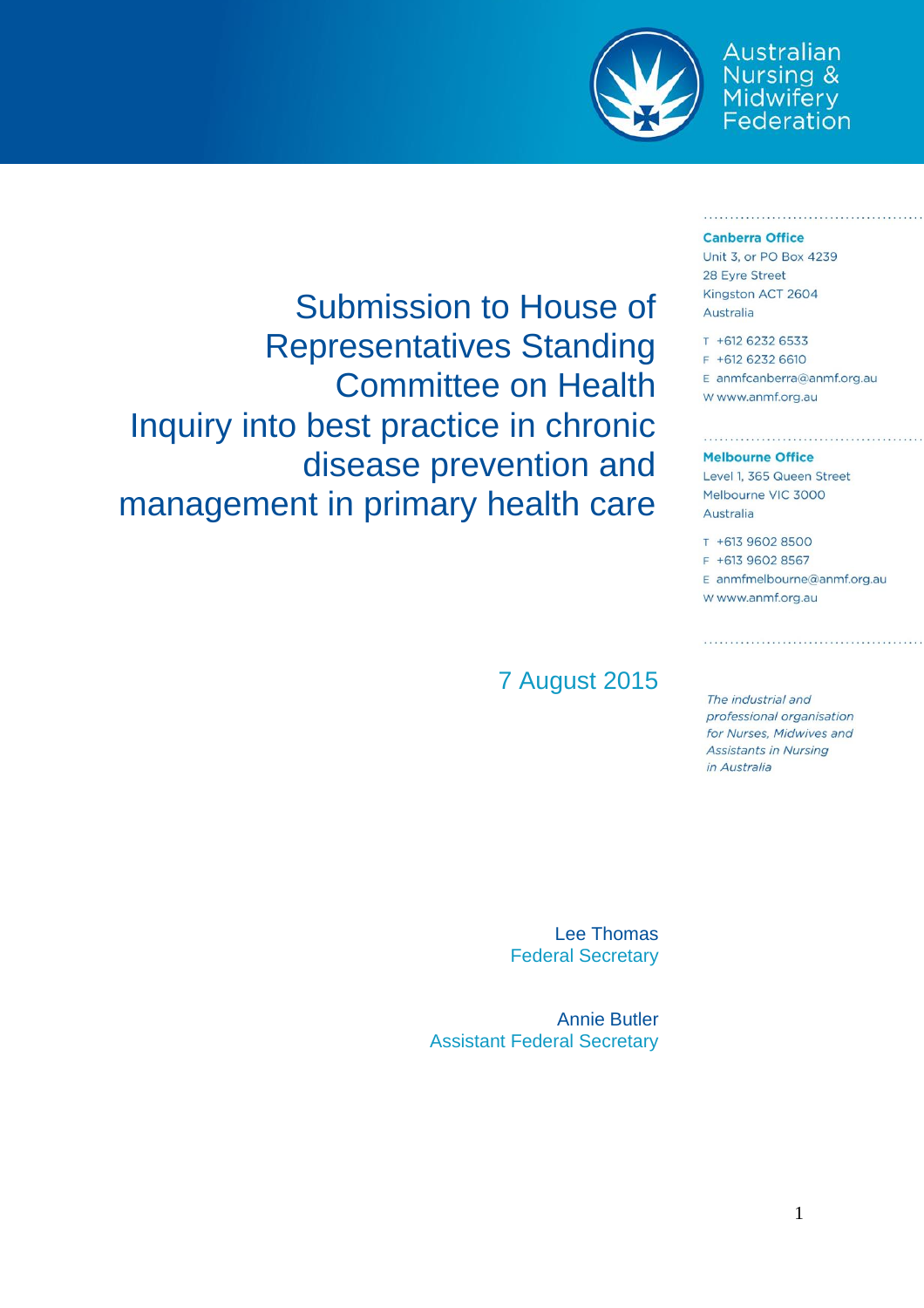# **Executive summary**

The Australian Nursing and Midwifery Federation (ANMF) welcomes the opportunity to provide advice to the Standing Committee on Health for its deliberations on best practice in chronic disease prevention and management in primary health care. As nurses and midwives are the largest component of the primary health care workforce, the issues of prevention and management of chronic diseases are well known to the ANMF nursing and midwifery membership.

The ANMF considers the Standing Committee's Terms of Reference cover a comprehensive range of issues on this matter. They should elicit robust discussion and information to assist in the Committee's considerations and subsequent recommendations for policy and funding reforms.

The commentary in our paper derives from the perspective that 'front-end' early intervention, prevention, and health promotion activities greatly diminish the need for expensive 'back-end' chronic disease management strategies. Further, we consider the main thrust of policy and funding drivers should be on the 'front-end' or mitigating activities, to rein in the growth in chronic disease in this country.

The ANMF is firmly of the view that a well-structured, well-resourced and responsive primary health care sector should be central to this country's health care system and chronic disease management. In summary, the essential elements of an effective primary health care system is that the service to clients is team based; accessible to all communities; culturally appropriate; involves community participation; is adequately funded to support the services needed to be delivered to meet the communities' health and aged care needs; supports the education and on-going professional development requirements of the health care professional team; and is sustainable as well as flexible and responsive to the community.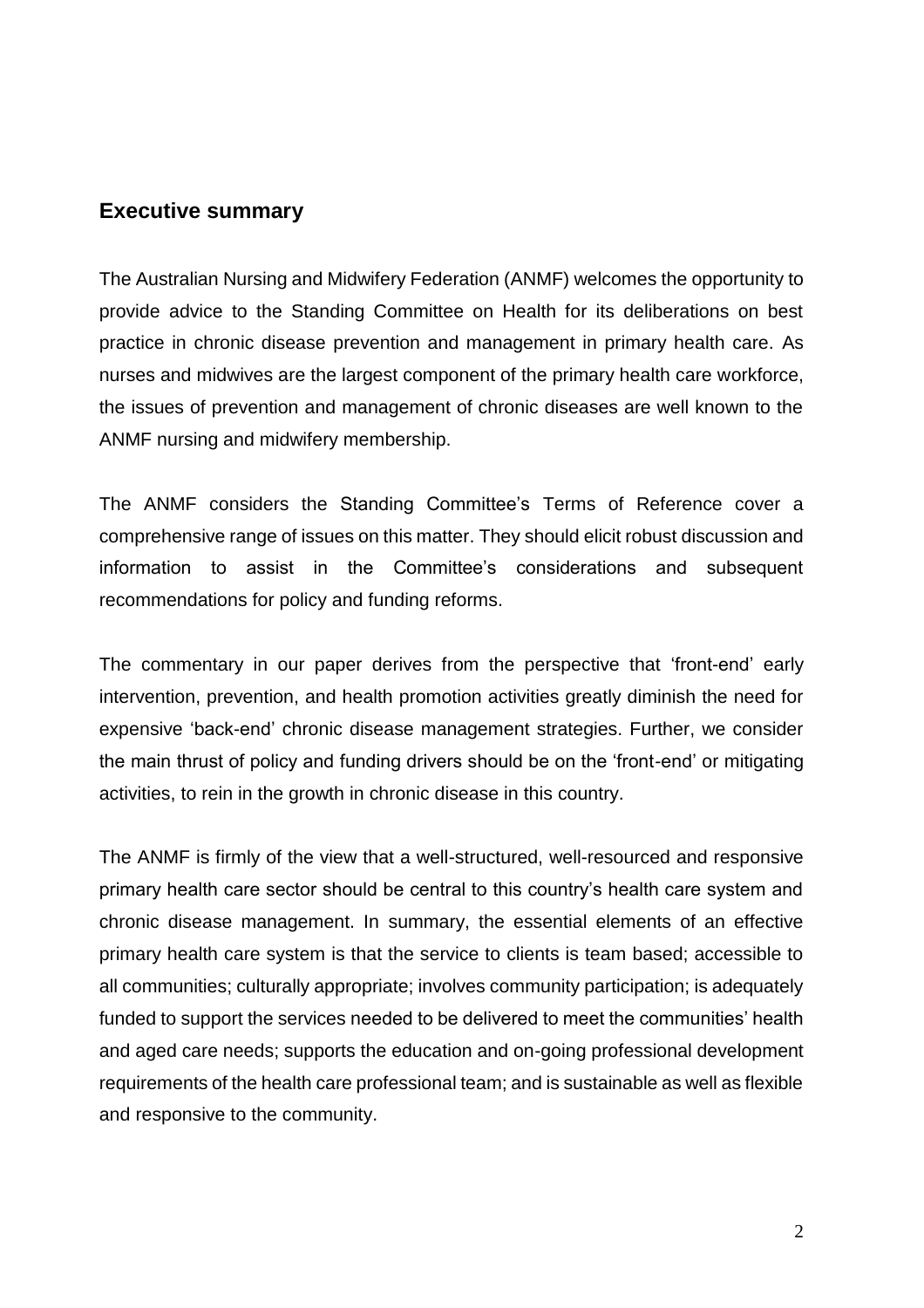The role of primary health care services provided locally, by community health providers including general practices, should not be underestimated. There is a need for a fundamental shift in the focus of health care towards prevention, early intervention, and direct easy access to appropriately qualified and skilled health care professionals, if we are to get serious about chronic disease management.

This is currently being done by nurses and midwives in a range of roles, for example, school nurses, nurses in general practice, community health nurses, maternal, child and family health nurses, and especially those working in rural and remote communities. This work needs acknowledgement, encouragement and, most importantly, increased and flexible funding.

Of importance too is for health professionals working in primary health care and chronic disease management to work collaboratively with their colleagues in local hospital networks to reduce hospital admissions and re-admissions. This collaborative effort between health professionals should ensure that health services are working towards maximum benefits for their patients and communities.

Policy development and provision of health services needs to be shaped around the promotion of healthy living, the prevention of disease, injury and disability; as well as meeting the health care, treatment, self-management and rehabilitation needs of people, their families and communities; and their desire for humane, competent and safe care, throughout their lives.

Policy development should include a performance management and reporting framework which clearly identifies priorities and achievable key performance indicators. The focus of the key performance indicators must be on measureable health outcomes and not on a process-based or input driven approach.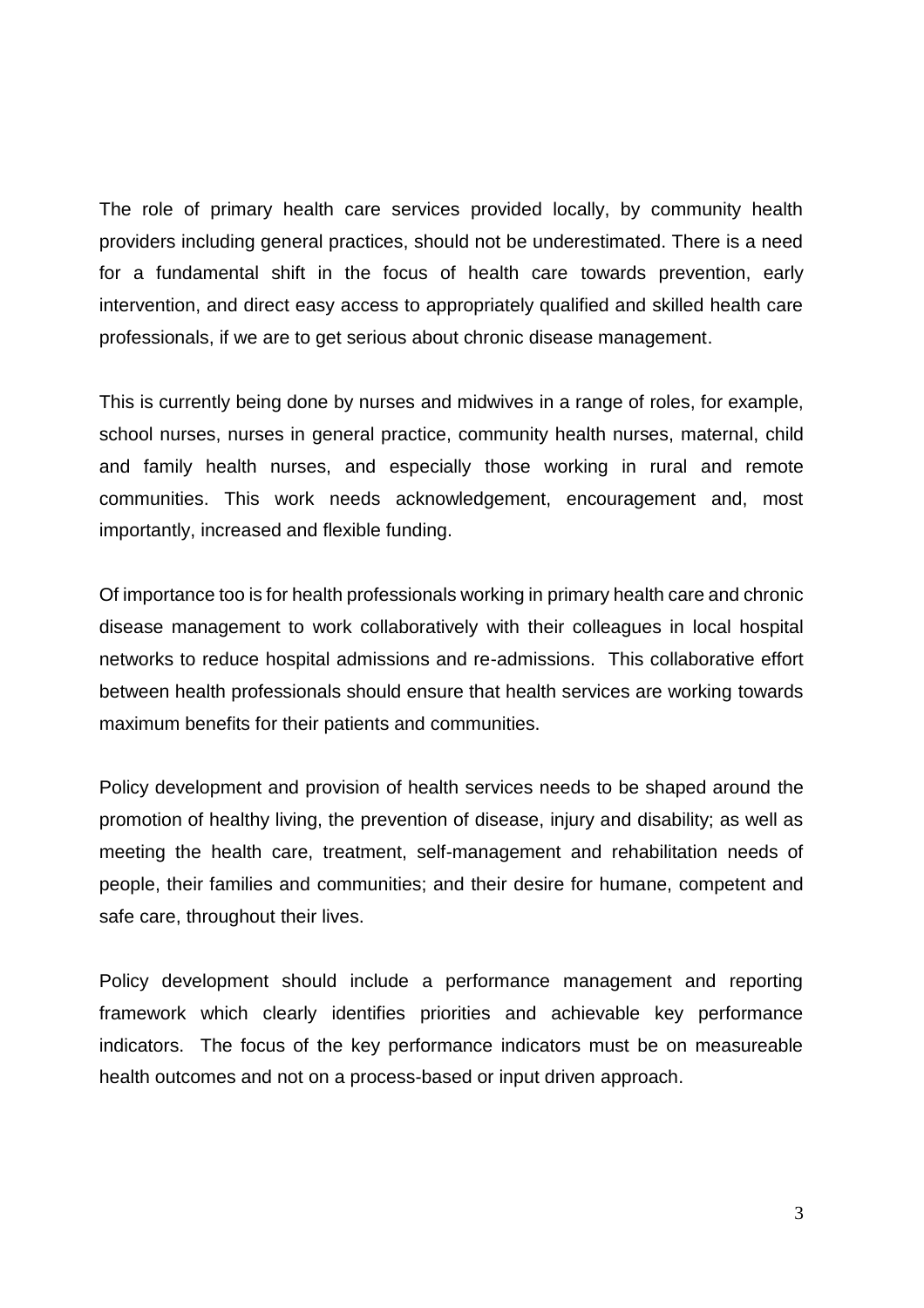# **Recommendations**

The ANMF recommends that:

- 1. There be a fundamental shift in the focus of health care towards prevention, early intervention, and direct easy access to appropriately qualified and skilled nurses, midwives and other health care professionals, within primary health care services provided locally.
- 2. The Australian Government work with state, territory, and local governments, and other stakeholders, to support and promote evidencebased care, especially as it relates to Aboriginal and Torres Strait Islander health, and the general provision of quality and safety in health frameworks.
- 3. The Australian Government support the National Health Leadership Forum to work with state and territory governments in implementing workforce strategies to increase the Aboriginal and Torres Strait Islander health workforce.
- 4. The Australian Government provide recurrent and adequate funding to the Aboriginal Community Controlled Health sector at a level that allows for capacity building (people and material resources) and provision of comprehensive primary health care. This will enable the sector to prevent and manage chronic disease within Aboriginal and Torres Strait Islander communities.
- 5. In order to provide better access for the community to primary health care services, funding models be developed in which the funding follows the person.
- 6. There be subsidised funding from the Australian Government for designated nurse practitioner positions in the public sector, especially in small rural and remote communities.
- 7. Nurse practitioners in the public sector be given 'request and refer' access to the Medicare Benefits Schedule (MBS), as is the case for medical interns.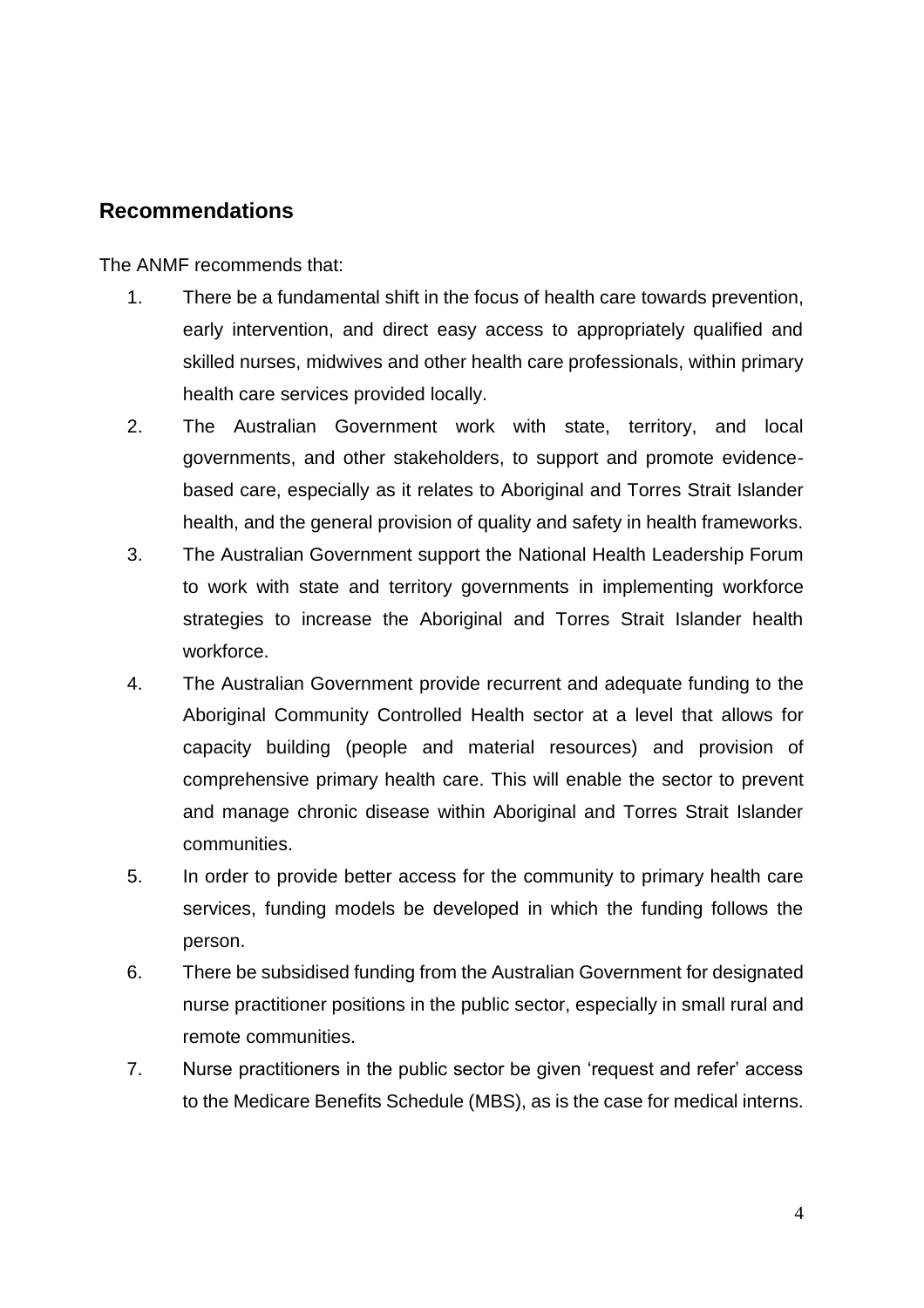- 8. There be a substantial increase in the payment for MBS items for nurse practitioners in private primary health care settings, including mental health, to enable them to establish viable and sustainable practice.
- 9. The remaining MBS item numbers allowing for the claiming of services provided by a nurse in general practice on behalf of the GP, or under the supervision of the GP, be abolished. These item numbers are for: health assessments, chronic disease management, antenatal care, management plans, team care arrangements, spirometry, ECG, and telehealth (10986, 10987, 10997, 16400, 10983, 10984, 11506, 11700, 701-707, 715, 721, 723, 722).
- 10. The amount of funding for the Practice Nurse Incentive Program (PNIP) be significantly increased. Further, that this funding be uncoupled from the GP, allowing an increased number of nurses and midwives to be employed in a General Practice, working to their full scope of practice.
- 11. There be on-going commitment by the Australian Government to fund the Mental Health Nurse Incentive Payment (MHNIP). To ensure greater access to qualified mental health nurses by those people with chronic mental illness, the funding commitment must include discontinuation of the current arrangement for a mental health nurse to be credentialled in order to access the MHNIP.
- 12. The implementation of the individual electronic health record system (the opt out version) be expedited by the Australian Government, to facilitate rapid transfer of information across public and private facilities, and primary, secondary and tertiary health care; and, to provide a greater degree of transparency of a person's health records to all parties involved in that person's care.
- 13. There be input from both community members and health professionals in the planning and implementation of their health care and health care services.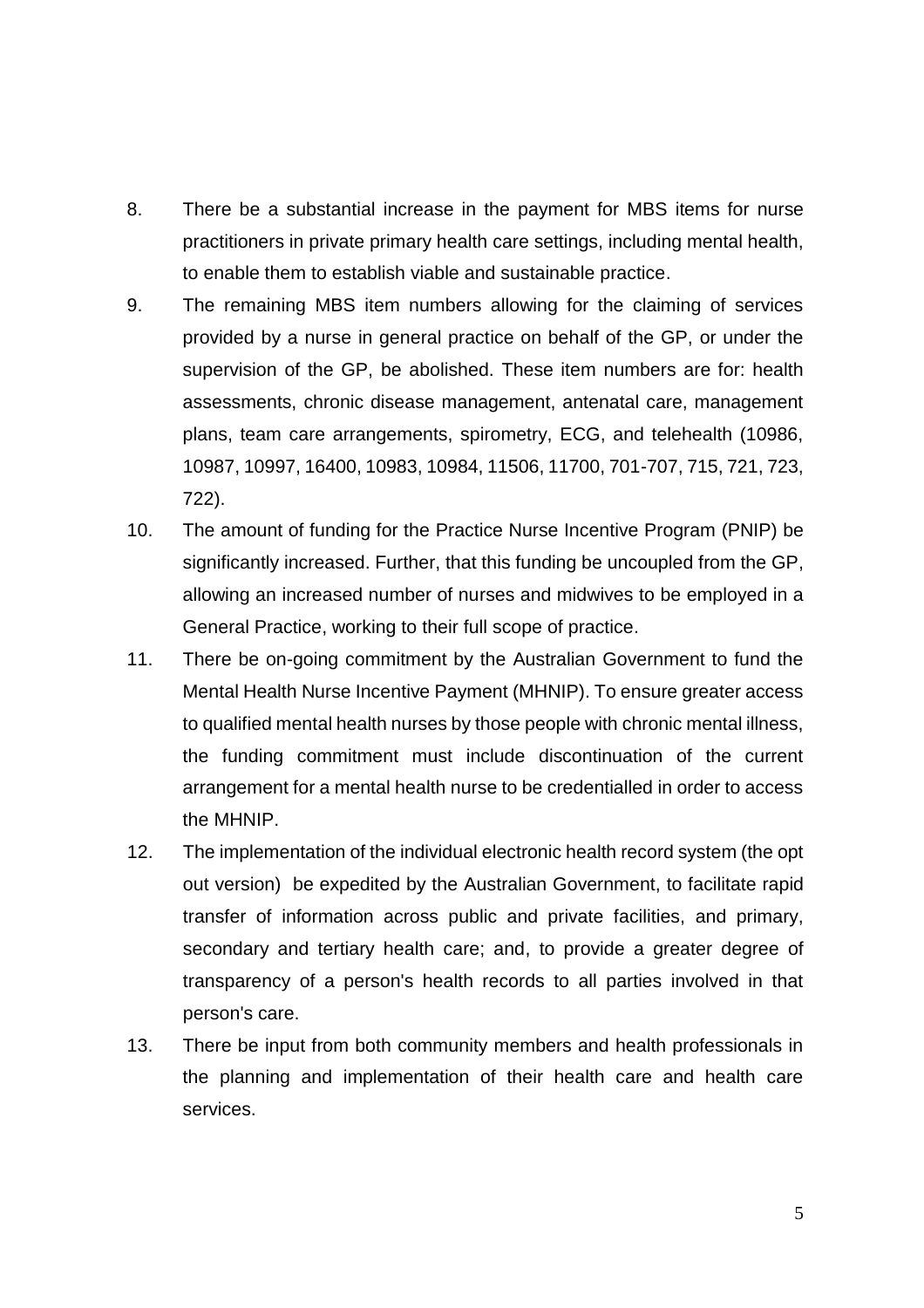# **Introduction**

Established in 1924, the Australian Nursing and Midwifery Federation (ANMF) is the largest professional and industrial organisation in Australia for nurses, midwives and assistants in nursing, with Branches in each State and Territory. The core business of the ANMF is the professional and industrial representation of our members and the professions of nursing and midwifery.

With a membership of over 240,000 nurses, midwives and assistants in nursing, our members are employed across all urban, rural and remote locations, in both the public and private health and aged care sectors.

The ANMF takes a leadership role for the nursing and midwifery professions by participating in the development of policy relating to: nursing and midwifery practice, professionalism, regulation, education, training, workforce, and socio-economic welfare, health and aged care, community services, veterans' affairs, workplace health and safety, industrial relations, social justice, human rights, immigration, foreign affairs and law reform.

Together, nurses and midwives comprise over 55% of the entire health workforce. They are the most geographically dispersed health professionals in this country, and provide health care to people across their lifespan and in all socio-economic spheres. Nurses and midwives work in homes, schools, communities, general practice and medical clinics, local councils, industry, offshore territories, aged care, retrieval services, rural and remote communities, Aboriginal and Torres Strait Islander health services, hospitals, the armed forces, universities, mental health facilities, statutory authorities, general businesses, and professional and industrial organisations.

The fact that nurses and midwives form the largest component of the health and aged care workforce is especially evident in primary health care settings. Primary health care is fundamental and inherent in the philosophical base of the disciplines of nursing and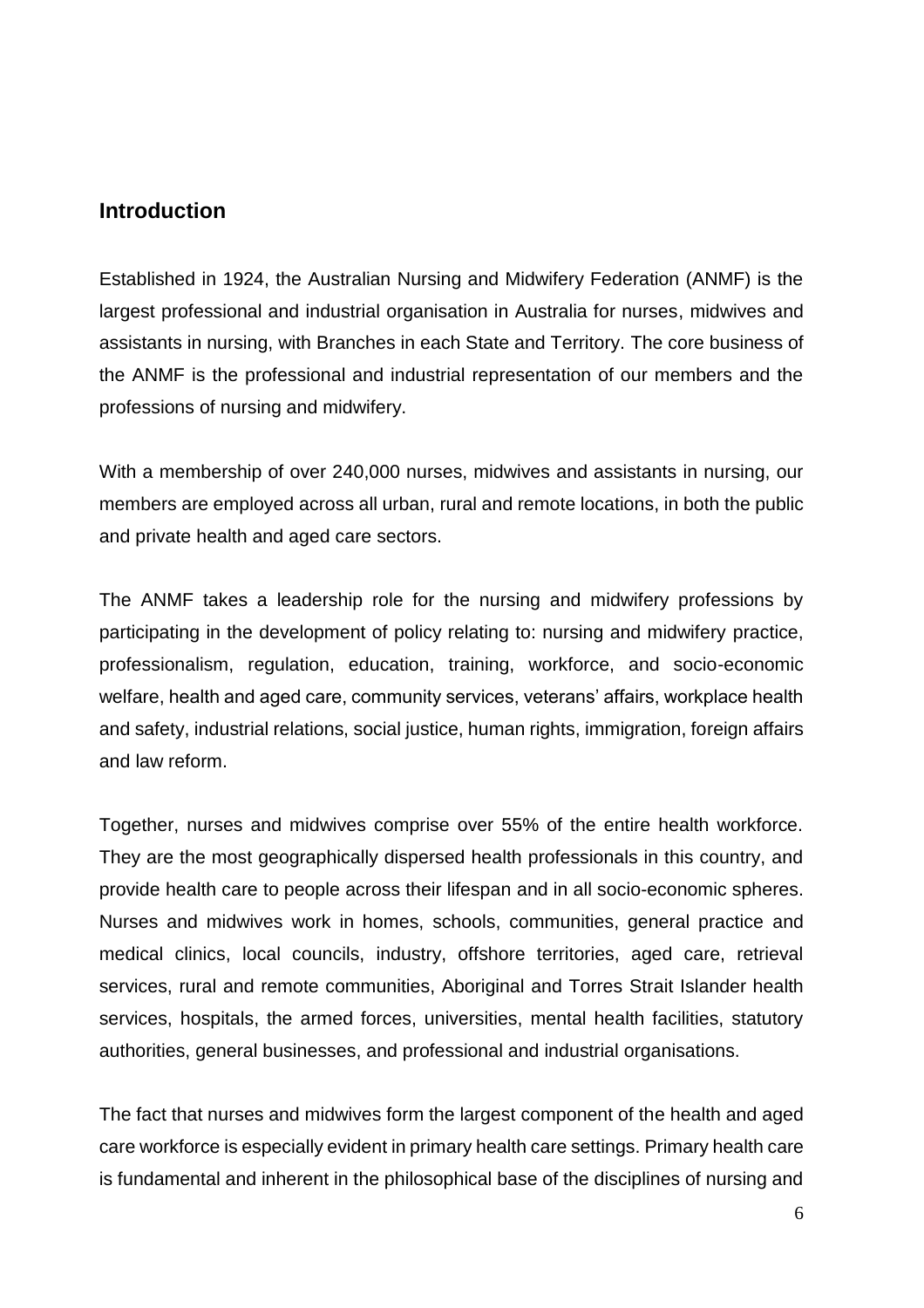midwifery. The ANMF maintains that positioning primary health care at the centre of health policy should lead to significant improvements in health for all Australians, through all stages of life.

A significant number of ANMF members are involved in the primary health care sector across the whole spectrum including but not limited to: remote area nurses, rural nurses, school nurses, maternal and child health nurses, community nurses, mental health nurses, nurses in general practice, occupational health nurses, sexual health nurses, and women's and men's health nurses. As will be outlined in this paper, these nurses and midwives are engaged in early intervention, prevention and health promotion activities to prevent or mitigate against the occurrence of chronic diseases, or in assisting clients in their management of established chronic diseases.

The ANMF, therefore, welcomes the opportunity to provide advice to the Standing Committee on Health for its deliberations on best practice in chronic disease prevention and management in primary health care. The ANMF considers the Terms of Reference cover a comprehensive range of issues on this matter and should elicit robust discussion and information to assist in the Committee's considerations and subsequent recommendations for policy and funding reforms. The commentary in our paper derives from the perspective that early intervention, prevention, and health promotion activities greatly diminish the need for expensive chronic disease management strategies. Further, we consider the main thrust of policy and funding drivers should be on the 'front-end' (mitigating) activities to rein in the growth in chronic disease in this country.

# **Better Prevention and Management of Chronic Disease**

### *Australian nurses' and midwives' consensus view*

In 2009, the ANMF, in conjunction with the Australian College of Nurse Practitioners, the Australian Practice Nurses Association (now Australian Primary Health Care Nurses Association), Royal College of Nursing, Australia (now Australian College of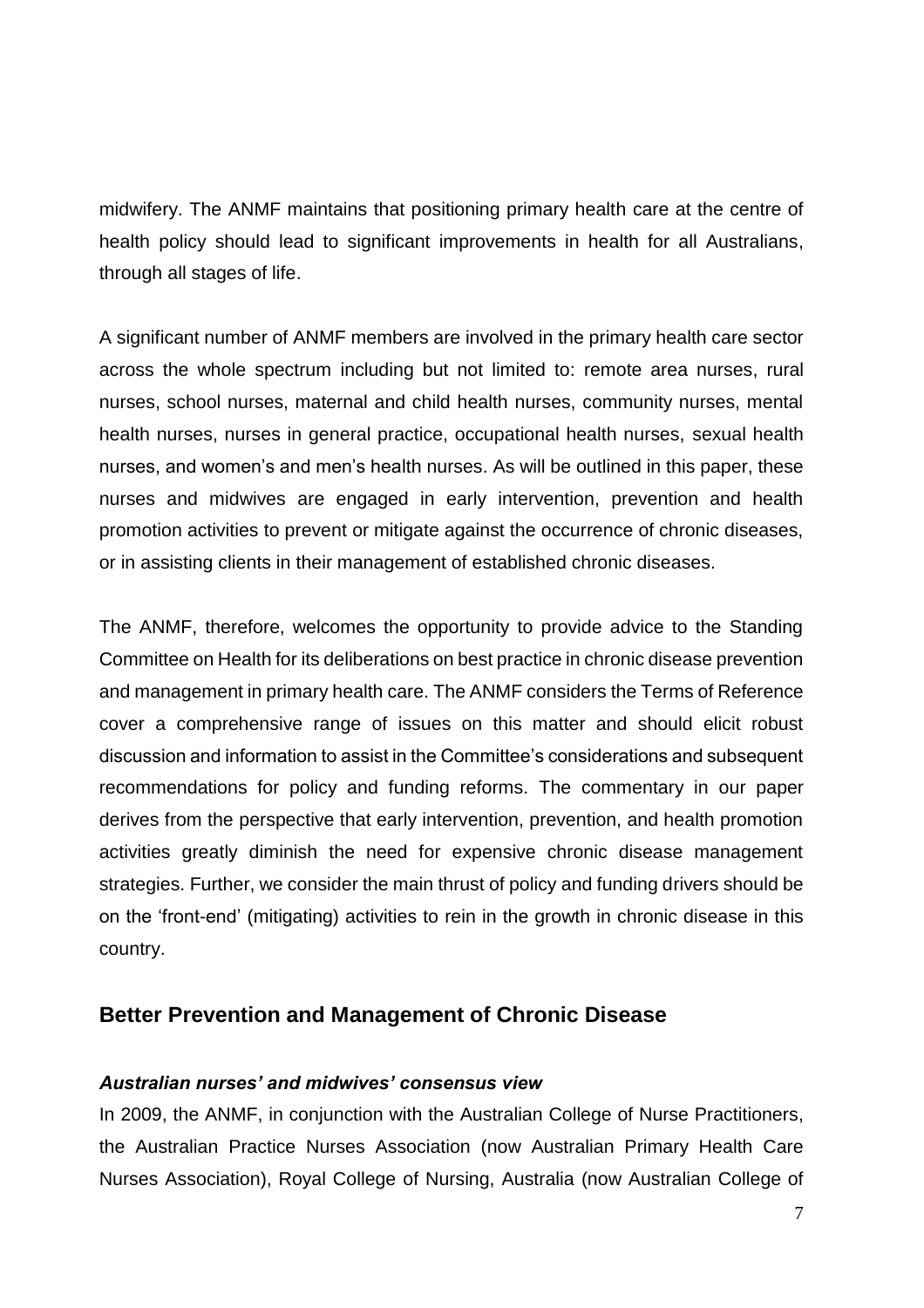Nursing), and the Australian College of Mental Health Nurses, developed a consensus statement on the role of the registered nurse and nurse practitioner in primary health care.<sup>1</sup> These organisations agreed there needed to be an enhanced model of primary health care that extends beyond the services of a general practitioner to a multidisciplinary model offering comprehensive, person centred primary health care services. The group also agreed there needed to be a broadening of Australia's health policy and funding strategies from a narrow focus on hospital based care and the treatment and cure of already established conditions, to health promotion and early intervention, to prevent disease (including progression to chronic disease status) and injury within a primary health care milieu.

The consensus view on what primary health care should look like in Australia, if we are getting it right, is as follows:

*The policy and provision of primary health care is shaped around the contribution of citizens identifying priorities for the promotion of healthy living, the prevention of disease, injury and disability. In addition, it must meet the health care, treatment, self-management and rehabilitation needs of people, their families and communities; and their desire for humane, safe care across the period of their lives.*

*A variety of responsive forms of service delivery, provided by a range of providers including nurses and midwives, must be available to meet the needs of all people, including those with special needs such as intellectual disability and cultural or language barriers; and giving priority to those most in need.*

 $\overline{a}$ 

<sup>1</sup>Australian Nursing Federation et al. 2009. *Primary Health Care in Australia: A nursing and midwifery consensus view*. Australian Nursing Federation Federal Office. Melbourne. Available at: <http://anmf.org.au/pages/professional-reports>

Please note: A copy of this document is attached for the convenience of the Standing Committee.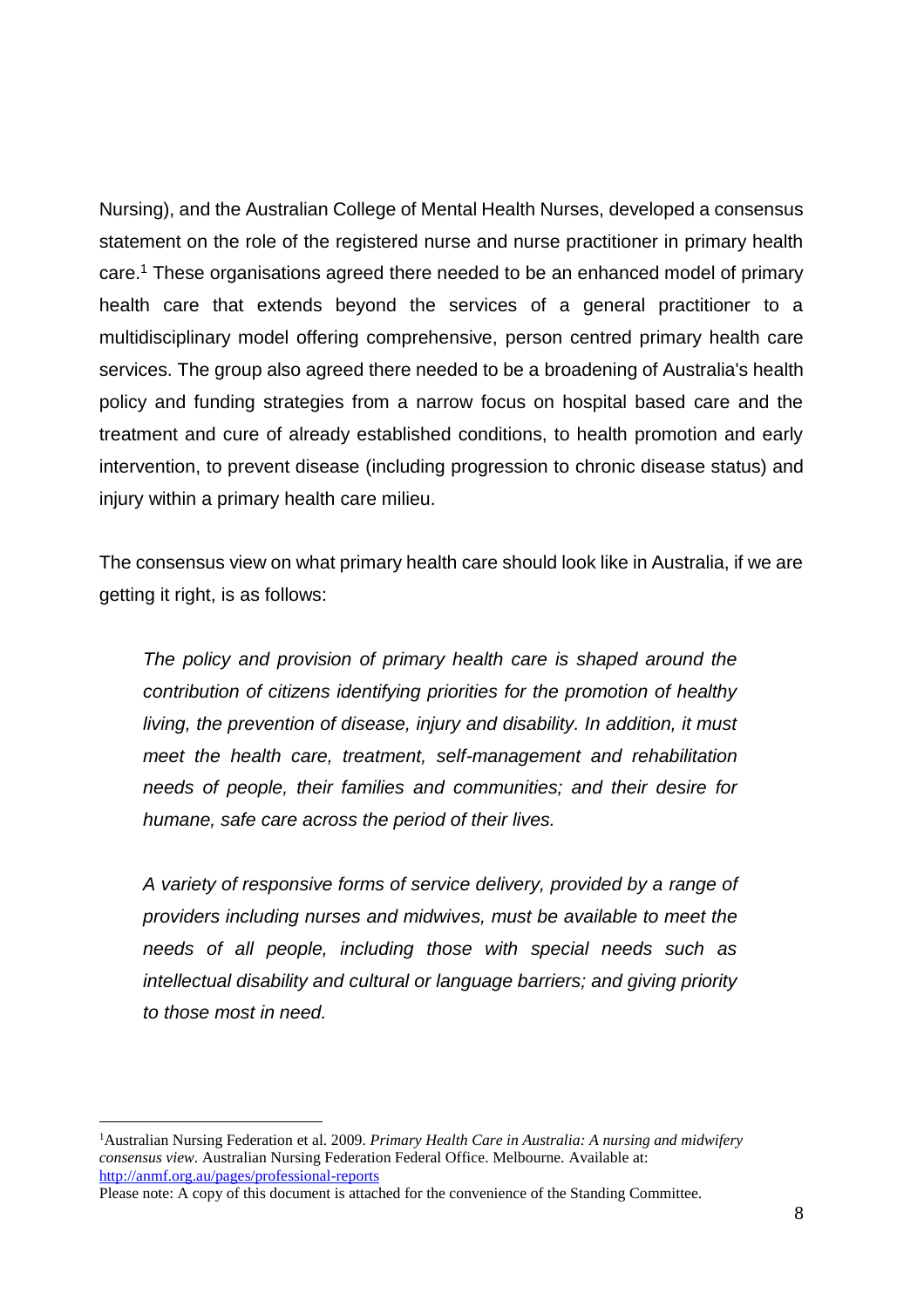Although agreed to in 2009, the nursing and midwifery consensus view remains relevant today. In fact, many of the nursing and midwifery groups' desired agreed changes for improvements to the primary health care arena, have not been realised. This means the community suffers and health professionals are frustrated in their efforts to improve health outcomes and reduce the impact of chronic diseases – to individuals and to society. A broader role for nurses and midwives in primary health care enables services to focus on the prevention of illness and health promotion, and offers an opportunity to improve the management of chronic disease as well as a dual benefit of reducing demand on the acute hospital sector.

Some important points from the nursing and midwifery consensus view referred to must be brought to the attention of the Standing Committee. From their combined perspectives and extensive experience in primary health care, the parties to the consensus view provide an outline of the significant role played by registered nurses and midwives, as will be highlighted in this paper.

The current systems for health funding in Australia create serious barriers to effective health promotion and chronic disease management, and limit effectiveness in terms of equity, access and value for money. Major reform is needed to achieve models of care that are based on the best available evidence; are efficient and cost effective; are measured and provide for positive health outcomes and sustainable service delivery. Funding models should support sound health policy designed to meet population needs.

For registered nurses and nurse practitioners to work to the full scope of their practice in the delivery of primary health care services in Australia, historical, professional and potential legislative barriers must be overcome.

Registered nurses and midwives are regulated health care professionals (statutory and self-regulation), who provide care in collaboration with other health professionals and individuals requiring care. Legislation and regulation guide nursing and midwifery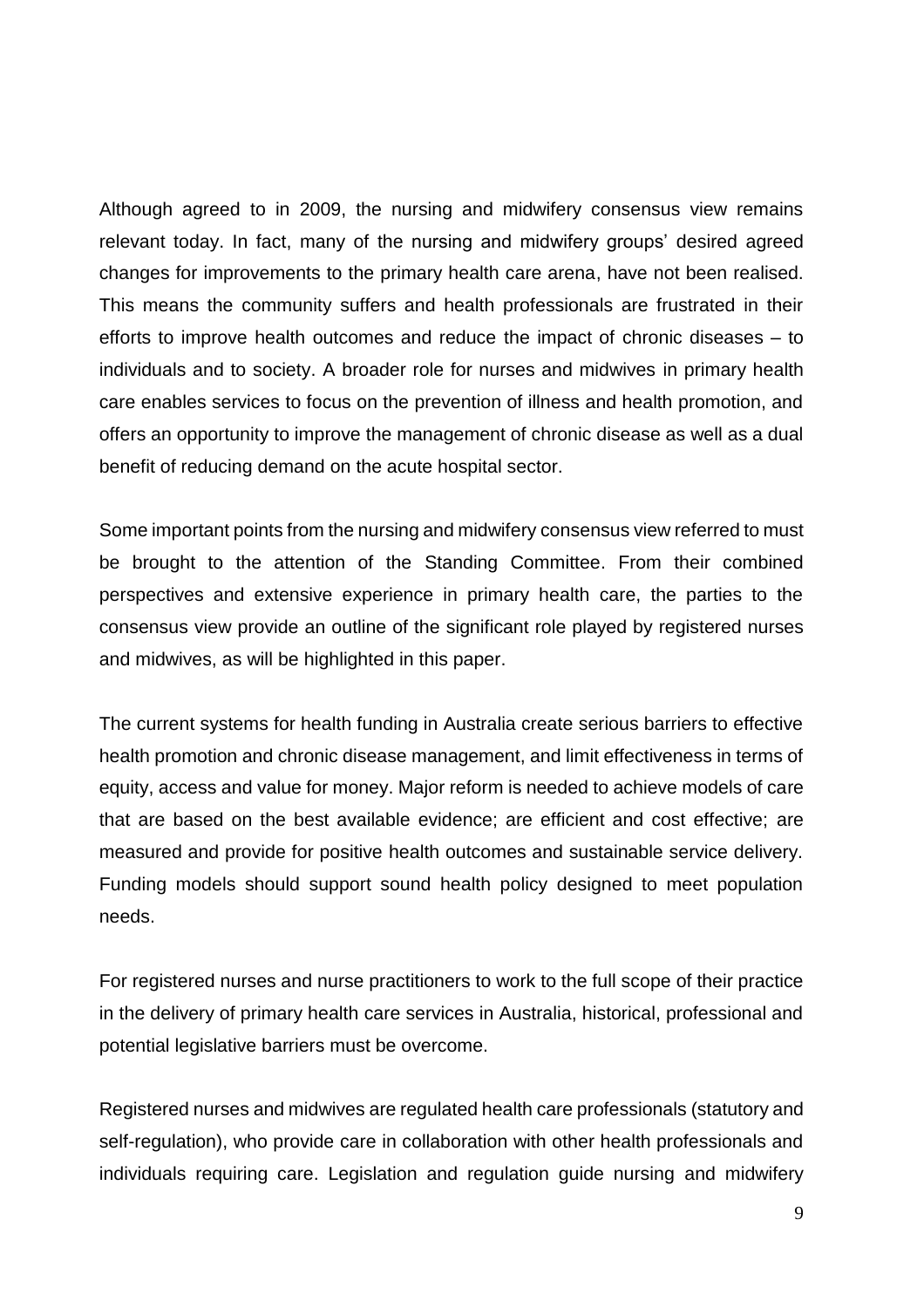practice. Registered nurses and midwives, as qualified licensed professionals, are accountable and responsible for their own actions.

Nurses and midwives are entitled to identify the care which they are educated, competent and authorised to provide. Nurses and midwives are held accountable for their practice by the Nursing and Midwifery Board of Australia, whose role is to protect the public, as is the case for all other regulated health professions.

As regulated health professionals, registered nurses and midwives are not 'supervised' nor do they provide care 'for and on behalf of' any other health care professional. Nurses and midwives acknowledge that all health care is a collaborative endeavour focused on positive outcomes for individuals and groups.

Registered nurses and midwives are prepared for advanced practice through post registration education, and accept responsibility for complex situations that may encompass clinical, managerial, and educational and research contexts. They provide leadership, initiate change and practise comprehensively as an interdependent member of the team. These nurses and midwives have particular breadth and depth of experience and knowledge in their field of practice. Where appropriate, these advanced registered nurses and midwives may seek authorisation or endorsement as a nurse practitioner or eligible midwife.

The nurse practitioner role is differentiated by their expert practice in clinical assessment, prescribing, referral and diagnostics. These broader practice modalities are enshrined in state and territory legislation. While there are over 1200 authorised or endorsed nurse practitioners in Australia, only around half of these nurses are employed in nurse practitioner positions and even less are practising to the full scope of their role. Some of the restrictions on nurse practitioner practice are the lack of positions, an inability for patients to receive subsidised medicines if prescribed by a nurse practitioner (as distinct from a medical practitioner) or rebates from Medicare for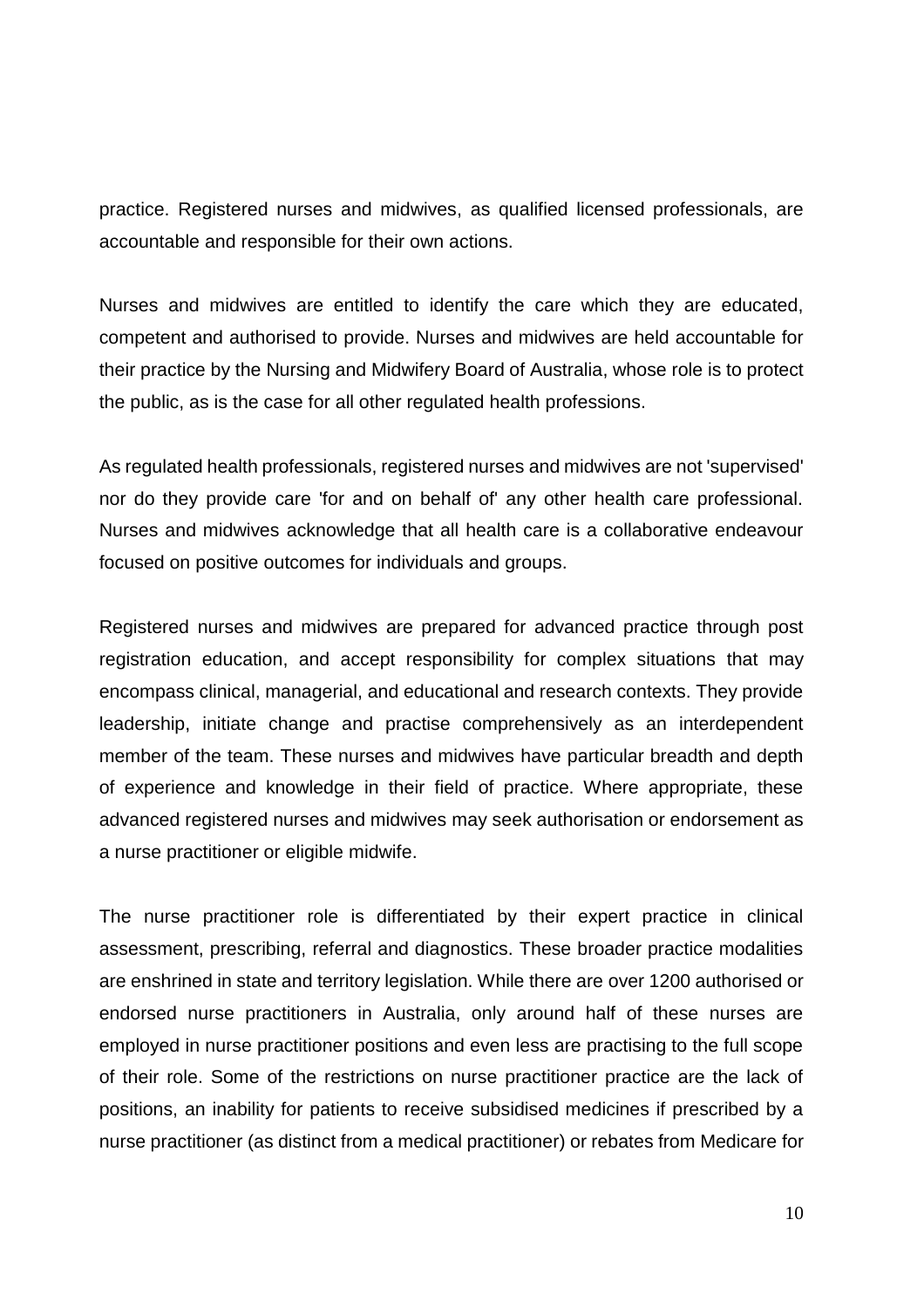nurse practitioner services, thus limiting their practice and reducing patients' access to affordable, high quality health care.

Registered nurses and nurse practitioners are ideally placed to deliver primary health care in Australia, especially chronic disease management. Nurses in primary health care will not replace other health professionals but will (and do) provide a unique service that they are already well prepared and qualified to offer. Extending this service will enable the community to access a level of primary health care including chronic disease management that is currently not available to the Australian population.

There is urgent need and immense benefit in reforming primary health care in Australia to optimise the expert and effective roles of nurses and midwives. There is strong potential not only to deliver improved health outcomes for the community, but also to impact positively on national productivity through the best employment of nurses and midwives - the largest combined professional health workforce in the country.

The enhanced vision of nursing and midwifery groups for the delivery of primary health care to the Australian population requires the acknowledgement at policy level of the capacity for professional nurses and midwives to make autonomous decisions. In addition, equitable funding mechanisms must be developed to facilitate the increased deployment of registered nurses, midwives, nurse practitioners and eligible midwives in primary health care services (including chronic disease management), and for the community to have access to subsidised medicines and services provided by nurse practitioners and eligible midwives.

The ANMF calls on the Standing Committee to take note of the issues raised by the nursing organisations that developed the consensus statement, in the Committee's deliberations on recommendations for better prevention and management of chronic disease in primary health care in this country.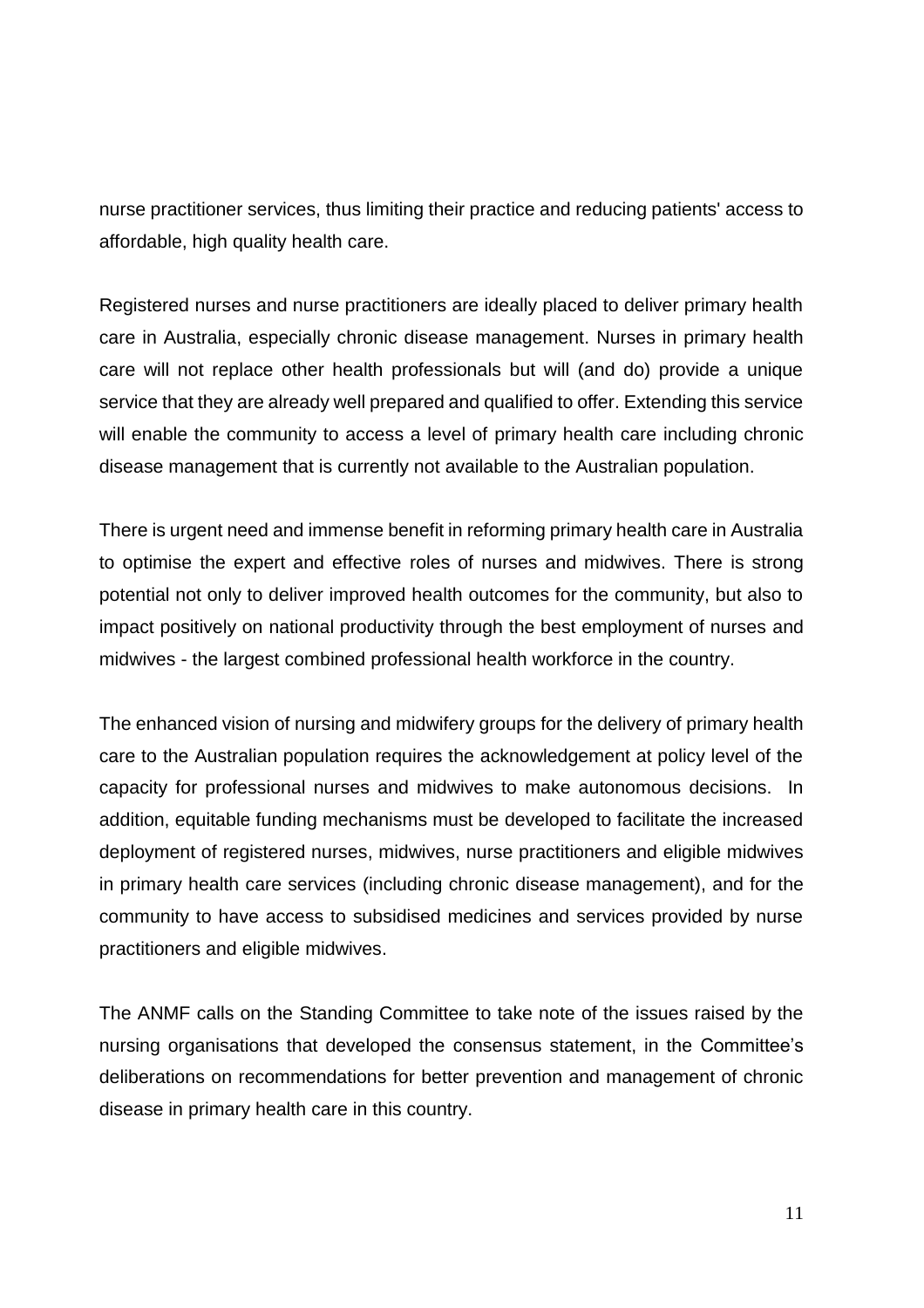### **Recommendation 1:**

**The ANMF recommends that there be a fundamental shift in the focus of health care towards prevention, early intervention, and direct easy access to appropriately qualified and skilled nurses, midwives and other health care professionals, within primary health care services provided locally.**

# **Recommendation 2:**

 $\overline{a}$ 

**The ANMF recommends that the Australian Government work with state, territory, and local governments, and other stakeholders, to support and promote evidence-based care, especially as it relates to Aboriginal and Torres Strait Islander health, and the general provision of quality and safety in health frameworks.**

### *Chronic diseases in Australia's first peoples*

The commentary to follow on key points regarding chronic disease prevention and management for Aboriginal and Torres Strait Islander peoples, has been written in conjunction with our colleagues at the Congress of Aboriginal and Torres Strait Islander Nurses and Midwives (CATSINaM). The inclusion of these issues demonstrates ANMF's support for the position of CATSINaM on the role of primary health care in improving the health of Australia's first peoples.

As the principal provider of chronic disease prevention and management, primary health care is usually the first level for contact with the health care system for individuals, families, and communities, delivering health promotion, illness prevention, and community development.

The World Health Organisation's (WHO) Commission on the Social Determinants of Health, in its report on closing the gap in a generation<sup>2</sup>, highlights the fact that there is

<sup>2</sup> Commission on the Social Determinants of Health (CSDH). 2008. *Closing the gap in a generation: health equity through action on the social determinants of health.* Final Report of the Commission on Social Determinants of Health. Geneva, World Health Organization. Available at: [http://www.who.int/social\\_determinants/thecommission/finalreport/en/](http://www.who.int/social_determinants/thecommission/finalreport/en/)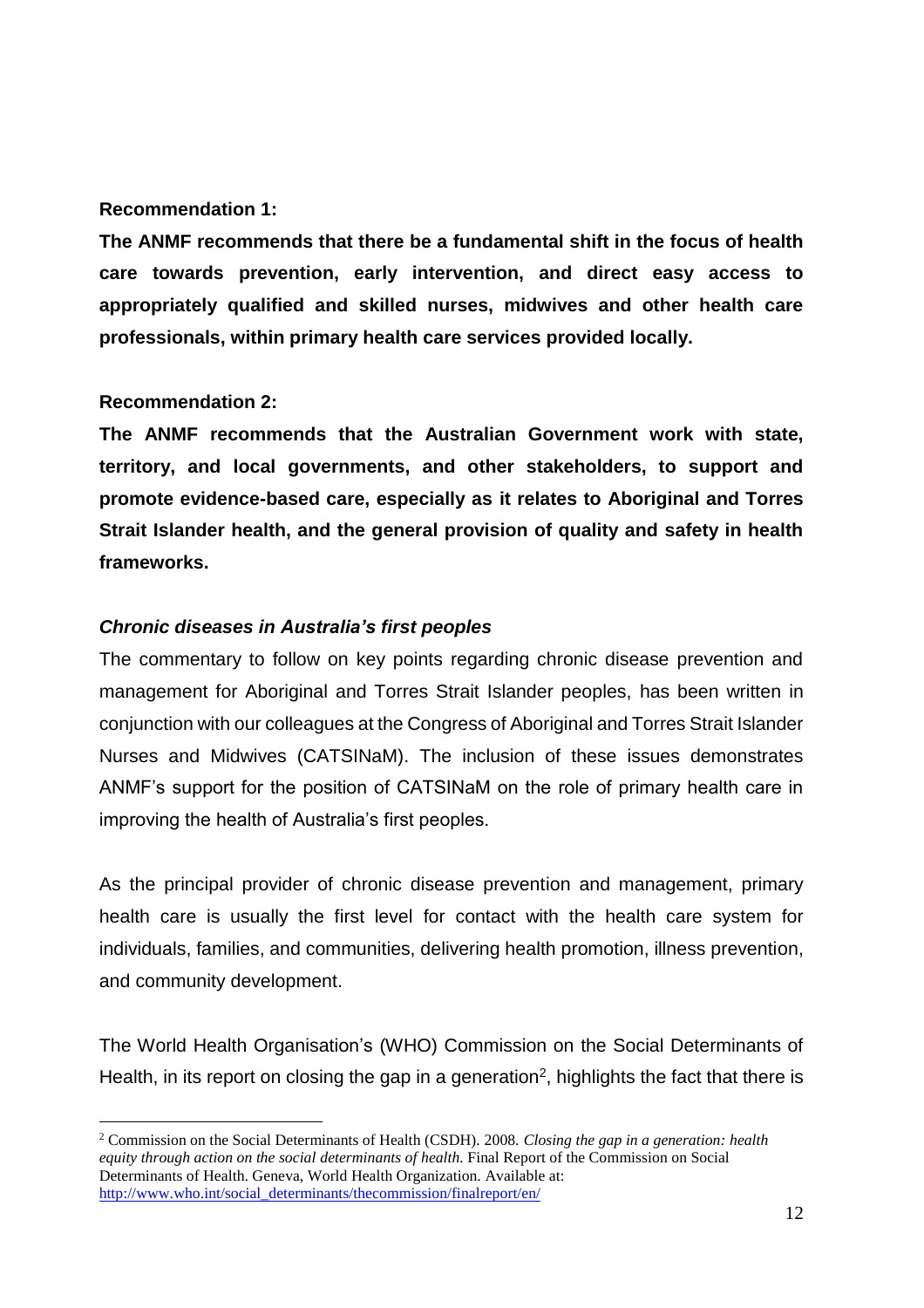no biological reason why there should be significant differences in life expectancy between social groups in any given country. The WHO report notes that these differences result from the conditions in which people live. To our shame this is starkly apparent in Australia, in the conditions and associated health outcomes experienced by Aboriginal and Torres Strait Islander people. Aboriginal and Torres Strait Islander Australians suffer substantial disadvantage on all of the social determinants of health measures.

Other factors influencing engagement with, and early presentation for, health care, by Aboriginal and Torres Strait Islander people, include availability of culturally appropriate services and access to Aboriginal or Torres Strait Islander health professionals. Aboriginal and Torres Strait Islander people achieve better health outcomes when Aboriginal and Torres Strait Islander health professionals care for them. The *National Aboriginal and Torres Strait Islander Health Plan 2013-2023* (NATSIHP)<sup>3</sup> highlights the need for a sound primary health care system that is capable of addressing the health needs of Aboriginal and Torres Strait Islander people, and in particular, the high prevalence of chronic disease that many experience.

The NATSIHP, developed with significant input from the National Health Leadership Forum<sup>4</sup>, identifies the opportunity for the Aboriginal Community Controlled Health (ACCH) sector to provide leadership in the development of culturally competent services across the broader health sector. Well-structured placements in the ACCH sector for nurses and midwives undertaking undergraduate or postgraduate education would increase the capacity of the health care system to provide culturally appropriate services. Such placements would also enable Aboriginal and Torres Strait Islander people to identify nursing and midwifery as a viable career opportunity.

<http://www.health.gov.au/internet/publications/publishing.nsf/Content/oatsih-healthplan-toc>

 $\overline{a}$ 

<sup>3</sup> Commonwealth of Australia 2013. *National Aboriginal and Torres Strait Islander Health Plan 2013-2023*. Department of Health and Ageing, Canberra ACT. Available at:

<sup>4</sup> The *National Aboriginal and Torres Strait Islander Health Plan 2013-2023 w*as developed in partnership between the Australian Government and Aboriginal and Torres Strait Islander people, Aboriginal and Torres Strait Islander community organisations and their peak bodies. The National Congress of Australia's First Peoples provided a critical role through the National Heath Leadership Forum in ensuring input and feedback into the development of the Health Plan.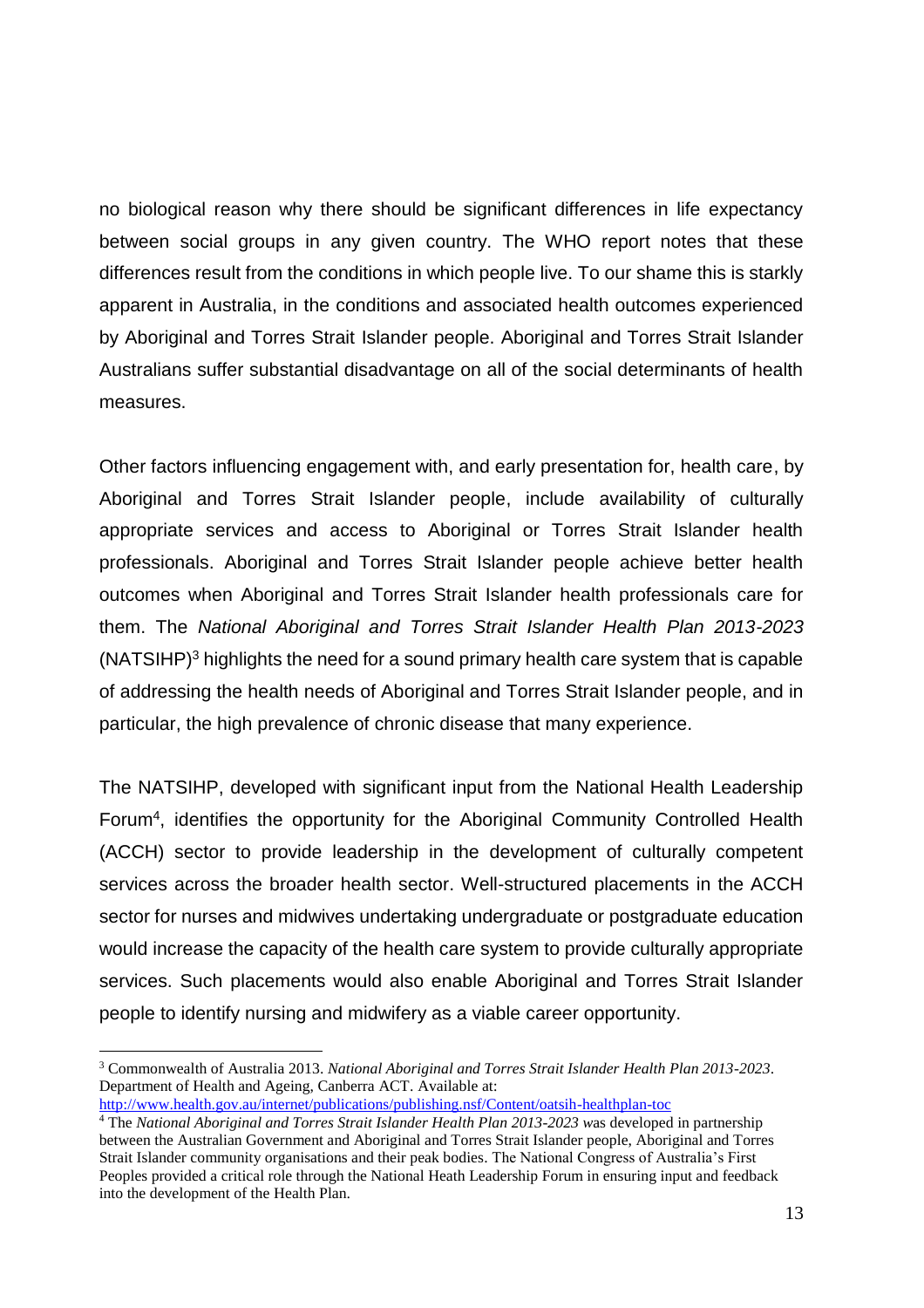Together with strategies to address social inequalities and the determinants of health, the NATSIHP provides the necessary platform to help realise health equality by 2031. A key priority of the plan is a robust, strong, vibrant and effective community controlled health sector. The ACCH sector is a model of comprehensive primary health care providing a more holistic suite of services than those normally found in general practice. Services include illness prevention and health promotion, clinical intervention, delivery of targeted programs (such as antenatal and immunisation), the facilitation of access to secondary and tertiary health services, and access to social and cultural services. Successful primary health care interventions are those that demonstrate genuine local Indigenous community engagement and which maximise participation up to full community control.

Examples of effective Aboriginal and Torres Strait Islander health services include:

- *Tobacco smoking cessation*: programs involve health professionals providing advice on how to quit smoking, complemented with pharmacotherapy, such as nicotine replacement, and quit smoking support groups.
- *Alcohol and other drugs*: programs involve supply reduction strategies, including price controls, restrictions on trading hours, fewer alcohol outlets, dry community declarations, substitution of Opal fuel for unleaded petrol, and culturally sensitive enforcement of existing laws. Demand reduction strategies include early intervention, provision of alternatives to drug and alcohol use, various treatment modalities, and ongoing care to reduce relapse rates. Harm reduction strategies include provision of community patrols, sobering-up shelters, and needle and syringe exchange programs.
- *Healthy lifestyle*: programs involve community participation and input from design through to implementation and evaluation. An evaluation of Indigenous-specific lifestyle programs, for example, demonstrates positive health effects remaining in people two years following program implementation. Lifestyle programs include practices such as setting clearly defined goals for weight loss and physical activity, dietary modification and weight self-management, and individual case managers or 'lifestyle coaches'.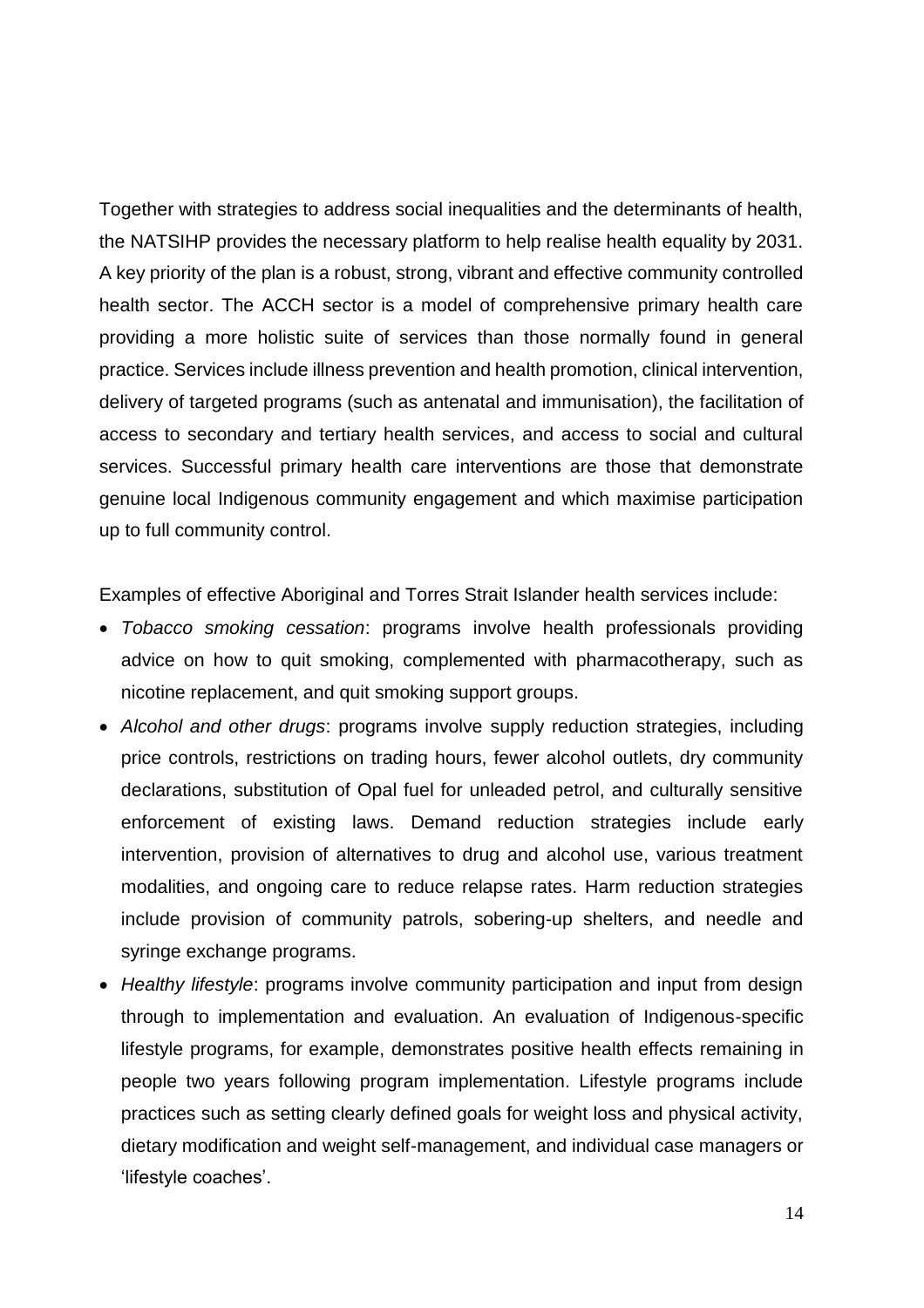- *Suicide and suicidal behaviour*: community programs focus on the social, emotional, cultural and spiritual underpinnings of community wellbeing. A culturally adapted intervention comprised of motivational care planning, for example, has been effective in improving wellbeing, and decreasing alcohol and cannabis dependence among Indigenous people with chronic mental illness in three remote northern Australian communities.
- *Social and emotional wellbeing*: cultural healing programs help individuals work through their issues and exert greater control over their social and emotional wellbeing. These programs provide counselling to individuals, families and communities who would not otherwise access this service. Culturally appropriate mental health services have been successful in engaging Indigenous young people and increasing their self-esteem, their preparedness to talk to family and friends about their mental health issues, and their ability to identify signs of depression in others. Cultural adaptations of effective mainstream programs, such as the Triple P-Positive Parenting Program, the Resourceful Adolescent Program, and MindMatters, are achieving positive outcomes for Indigenous people.

The ACCH sector has assisted with tackling physical and economic barriers to health care, such as providing services locally, providing transport to health services, having flexibility in setting appointments, providing home visitation as part of a comprehensive and multifaceted engagement strategy, increasing services that do not require a copayment and improving access to private health insurance and private health services.

The ANMF stands with CATSINaM in stressing the importance of addressing the cultural competence of service providers so they properly respect the culture of the individuals they are seeing. This means services delivered are underpinned by trust, mutual respect, and a holistic conception of health and wellbeing. Of equal importance is the employment and utilisation of the Aboriginal and Torres Strait Islander health workforce to promote, foster, and deliver culturally safe services.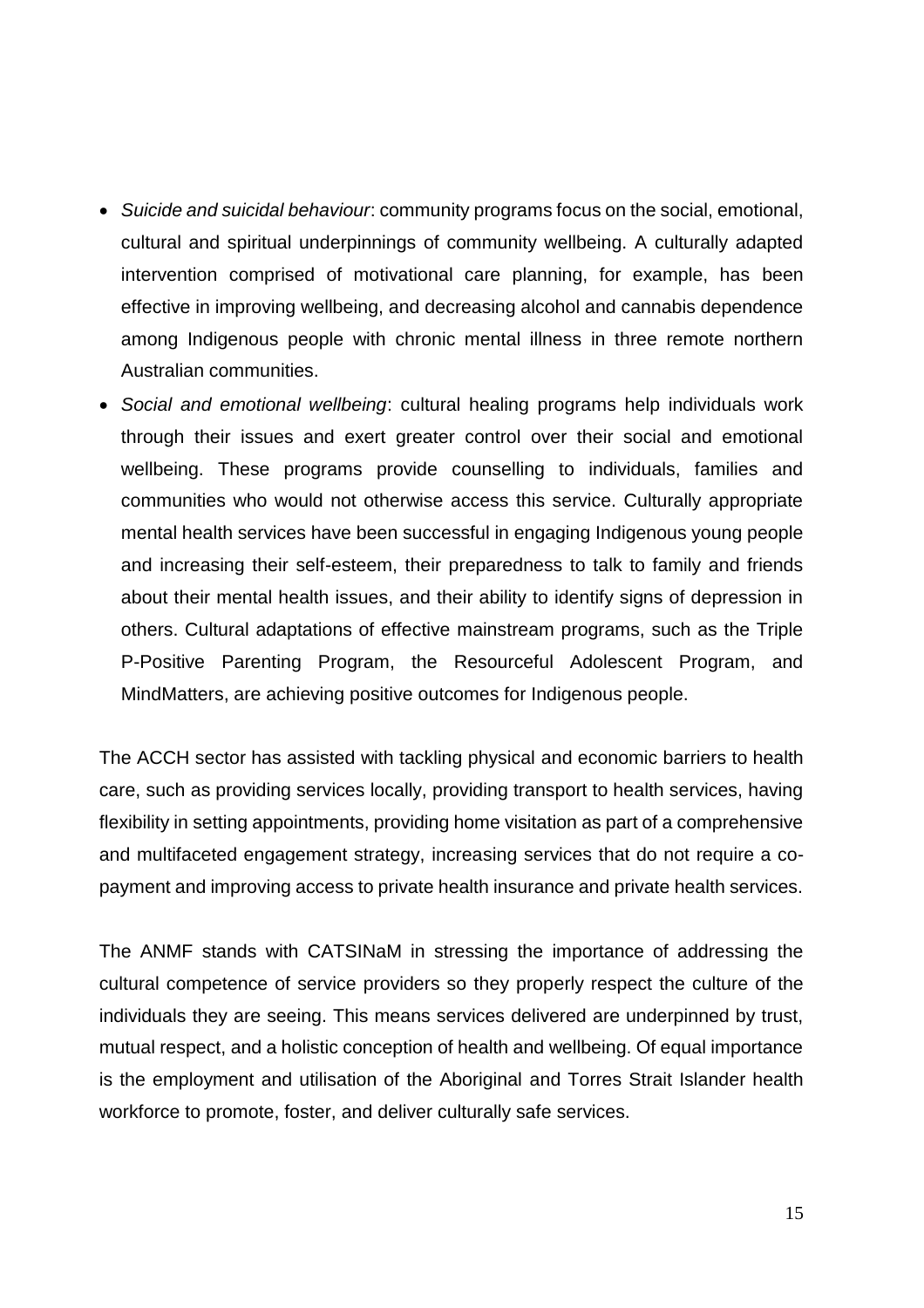### **Recommendation 3:**

**The ANMF recommends that the Australian Government support the National Health Leadership Forum to work with state and territory governments in implementing workforce strategies to increase the Aboriginal and Torres Strait Islander health workforce, particularly nurses and midwives.**

### **Recommendation 4:**

**The ANMF recommends that the Australian Government provide recurrent funding needed to sustain the Aboriginal Community Controlled Health sector at a level that will allows for capacity building (people and material resources) and provision of comprehensive primary health care. This will enable the sector to prevent and manage chronic disease within Aboriginal and Torres Strait Islander communities.**

### *Funding and governance issues*

Primary health care services must be integrated with Local Hospital Networks (LHNs) to ensure partnerships with consumers, nurses, midwives, allied health professionals, medical practitioners and other providers in private and State/Territory funded public, community and primary health care, to develop joint service plans that are driven by collaboration with the community. These initiatives would ensure that the consumer receives a greater degree of service provision from a range of health professionals, which underpins primary health care.

The ANMF contends the funding of primary health care services must not be based on one organisational and administrative structure which supports private general medical primary care practice. This argument is in part due to there being other health professionals active in primary health care across all geographical areas, and, to the fact that the further rural and remote one travels, there are either fewer or no privately funded health care services. Although the health need is greater in rural and remote areas, market failure makes it next to impossible for services to be provided in a sustainable manner.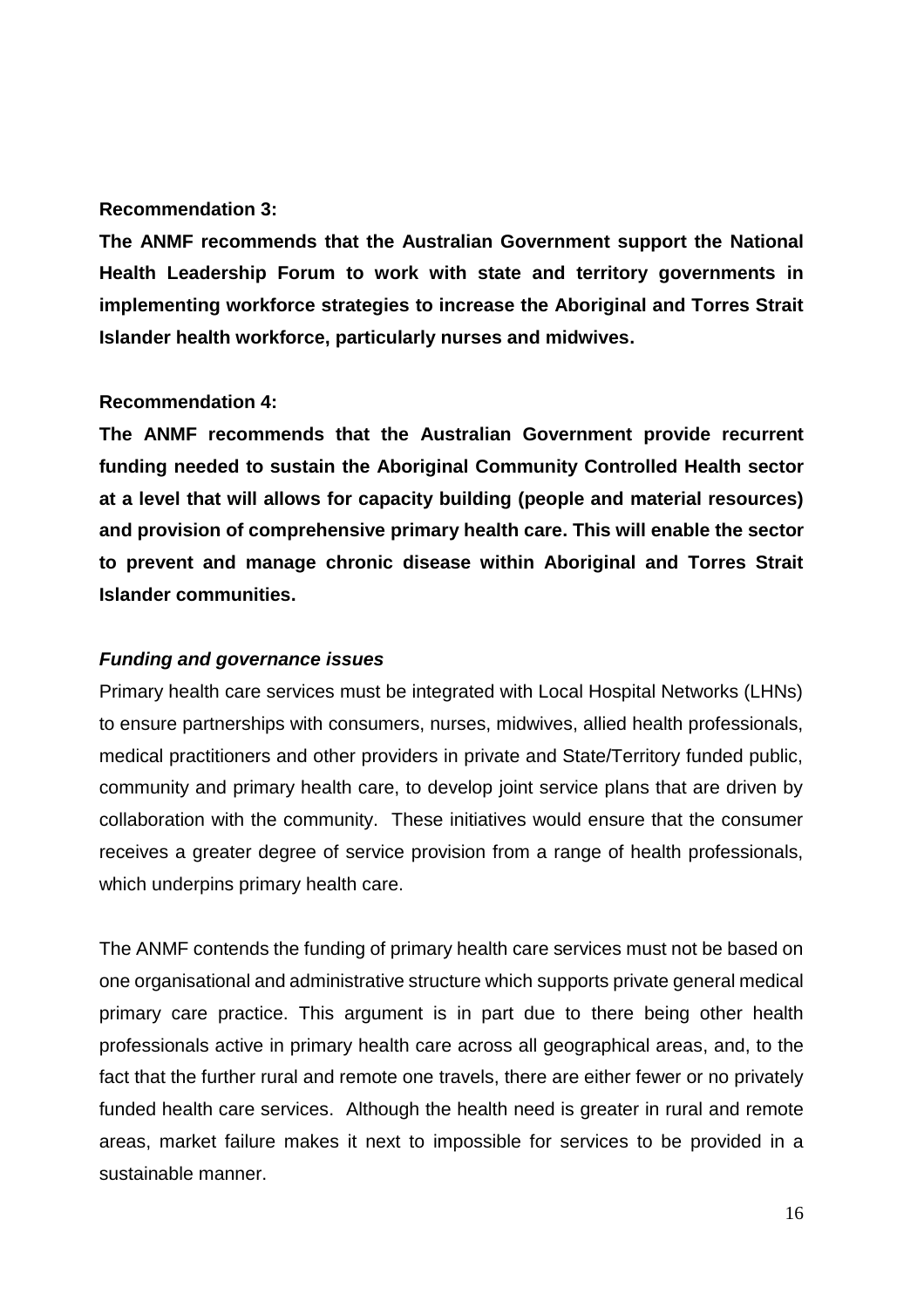The future primary health care system, one which provides access to cost effective care and delivers the optimal health outcomes for all people in Australia, will depend on the successful establishment of collaborative relationships among all the health professions, and an increased emphasis on the delivery of care by multidisciplinary teams.

The ANMF has concerns about the significant issues related to Commonwealth and State/Territory funding arrangements and agreements which create a gap between primary health care and tertiary (acute) care. Reliance on the Medicare Benefits Schedule (MBS) and Pharmaceutical Benefits Scheme (PBS) fee-for-service model, and lack of recurrent funding in this model, means there will be few funds available for health professionals other than a GP (to whom funds are currently distributed via the MBS). Unless there is a funding mechanism to support multidisciplinary teams to provide expertise in their clinical speciality, the situation will be created in which health professionals will compete with one another in a fee-for-service environment with no incentive to collaborate, or, where doctors will be the only members of the team. The freeze on indexation of all MBS fees, affecting both GPs and nurse practitioners (NPs), is also of great concern to the ANMF, as it relates to viability of service provision.

As already stated, nurses and midwives play a significant role in primary health care in this country. However, their roles in the primary health care team, including chronic disease management, are largely unrecognised and underutilised. There are immense opportunities to enhance primary health care by supporting the integration of these current nurse and midwife roles, often undertaken in isolation, (as will be outlined below), into comprehensive primary health care hubs – the new PHNs - and within ehealth initiatives. This requires a funding system that facilitates the full scope of the expertise of nurses and midwives.

Providing a blended payment system (mixing fee-for-service, pre-payment and payment for performance with salaried arrangements), in primary health care, to facilitate team based care, is supported by the ANMF as a means to achieve this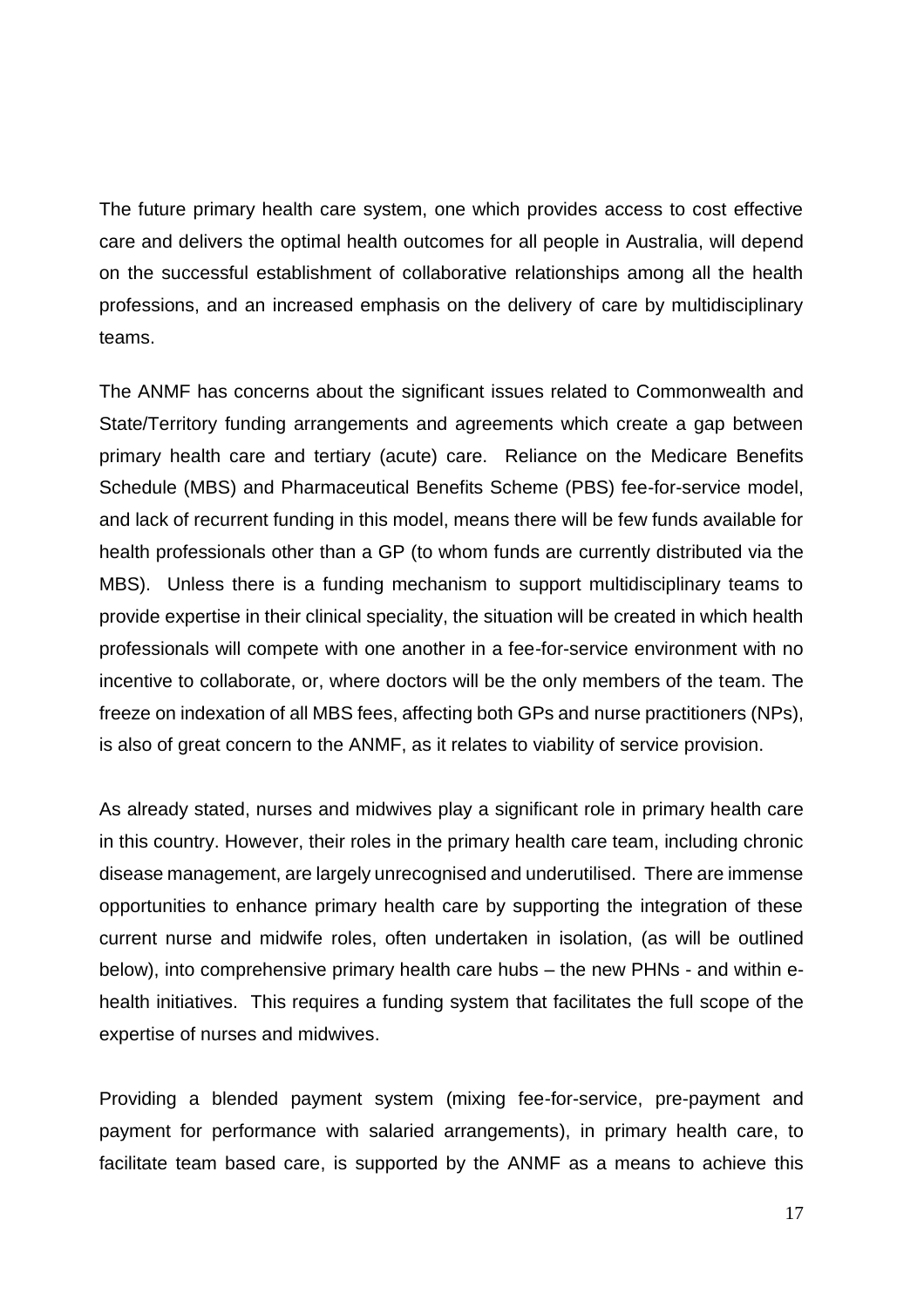integrated model and optimal health outcomes. Furthermore, the ANMF maintains the key to providing better access for the community to primary health care services is the development of funding models in which the funding maximises services directly to the consumer (the funding follows the person) and not solely to the provider (as in the current fee-for-service model). This allows for nurses, midwives and other health professionals to engage more meaningfully in chronic disease management without the flawed arrangement of this funding being tied to the GP, who may only see the person briefly during an episode of care, if at all.

In addition, the GP may not contribute to the chronic disease management plan, may not engage with the plan and the goals set out for the person in that plan, and at times they may not even visualise the plan prepared by the nurse. The 45-60 minute chronic disease management plan consultation the registered nurse has with the person, is billed completely to the GP who is required to sign off on the plan, but does not always add to it. This defeats the purpose of developing a team approach to a person's care when plans are not valued in the Practice as a way of managing care. Rather, these plans are seen as a means to an end to ensure 'boxes are ticked' so a person can access their free/reduced allied health visits.

There should be an expectation that chronic disease management plans are measured for outcomes to ensure they are achieving lifestyle and health improvements.

The ANMF argues for the removal of the current restriction in the Australian Government Practice Nurse Incentive (PNIP) funding for the numbers of nurses and midwives employed being tied to the number of GPs in a practice, in order to access payment for a nurse/midwife. We urge the Government to uncouple the PNIP funding of nurses and midwives in general practice from the GP (that is, deconstruct the GP:Nurse/Midwife ratio). This would enable more nurses or midwives to be employed within general practice and better meet community needs, especially in relation to chronic disease management. Further, the ANMF argues for the amount of funding for the PNIP to be significantly increased, so that, along with abolishing remaining MBS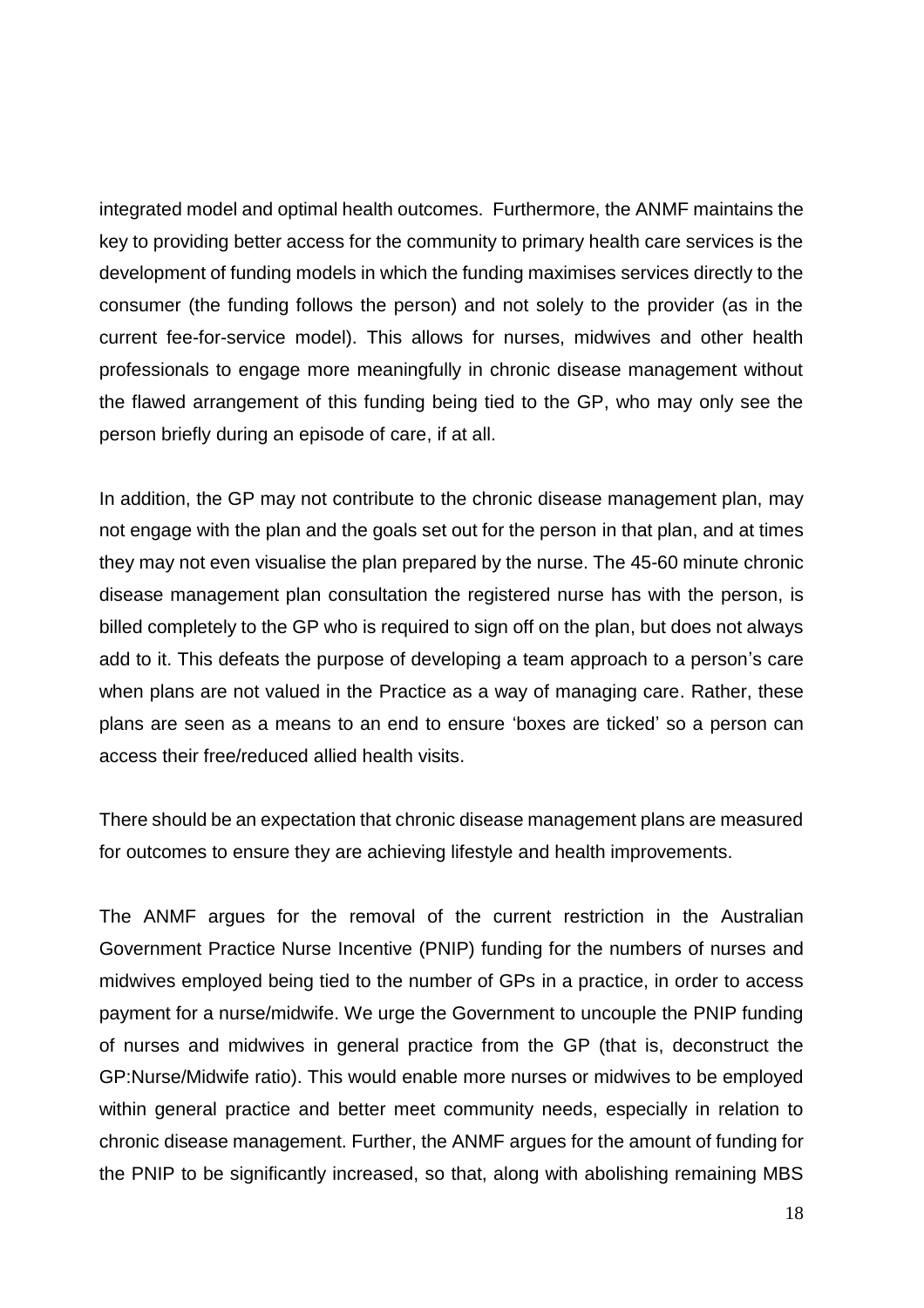items which restrict nurses and midwives to providing services which can be billed directly to the GP (see Recommendation 9), nurses and midwives could work to their full scope of practice - the original intent of the PNIP funding.

The ANMF strongly urges that funding models support the integration (rather than simply co-location) of a range of comprehensive services provided by a multidisciplinary team of providers such as nurse practitioners, midwives and other primary health care nurses. To best meet the needs of health consumers these providers should take their services to where people are: be that a person's home; school; community controlled primary health care centre; or place of work.

In order to facilitate access to nurse practitioners a number of structures need to be put in place. There needs to be subsidised funding from the Australian Government for designated nurse practitioner positions in the public sector, especially in rural and remote communities; nurse practitioners in the public sector need to be given access to MBS to allow for the delivery of comprehensive care, which includes the ability to order diagnostic investigations and refer to other health professionals when required. That is, we request that nurse practitioners in the public sector be given 'request and refer' access to the MBS, just as is the case for medical interns. So too there should be a substantial increase in the payment for MBS items for nurse practitioners in private primary health care settings, including mental health, to enable them to establish viable and sustainable practice. Nurse practitioners are established in Australia, and have already proven their value to our health and aged care systems. Accessibility to their range of care modalities, including chronic disease management, should be facilitated and broadened to better meet population health needs.

Population needs-based funding is the most appropriate model for ensuring that the community has access to the services it requires. With this Inquiry an opportunity exists to recommend a reduction in the transaction costs of the current fee-for-service system and de-complicate the funding arrangements for primary health care in Australia. The application of the commercial marketplace in the health context has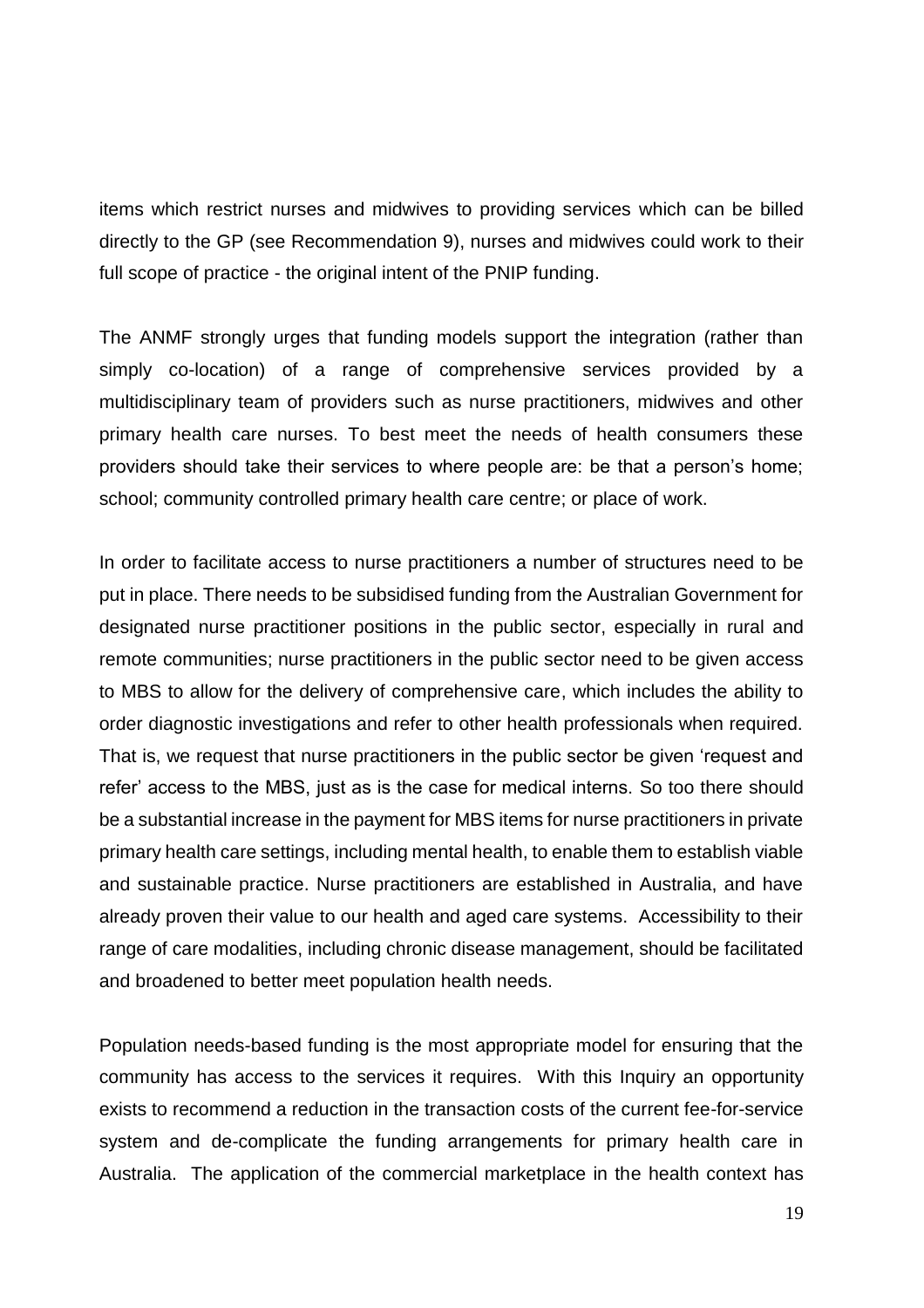created some extraordinary distortions that a 'new slate' may correct. For example, those that have been able to pay may have been over-utilising primary health services; while those who have not been able to pay skip the primary health services and end up in a state of collapse in the acute health system, where the social and economic costs are even greater to them and the Australian society.

By equipping nurses, midwives and allied health care professionals with the funding mechanisms for improving access to necessary services for communities, there is also room for expanding on services which can be taken to population groups. There have been examples around the country where nurses or midwives, either alone or with other health professionals, have provided services to people who would not normally access general practices or tertiary facilities. These groups include Indigenous communities, non-English speaking background immigrant and refugee groups, the homeless, and sexual health workers. Effective interventions have been instituted such as screening tests, vaccinations, antibiotic therapies, antenatal care, and chronic disease management initiatives including, diabetic testing, and chronic renal and respiratory condition education.

Governments, both Commonwealth and State/Territory, are urged to strengthen the partnerships with all the stakeholders to deliver strategic outcomes. The ANMF maintains that planning for primary health care services at the local level through PHNs and the LHNs, must involve collaborative relationships with all stakeholders – all health care professionals, managers, community members, carers and volunteers, voluntary service representatives, and local councils. Further, primary health care services will only be achieved when PHNs have a more inclusive governance and operation, than was evident in the Medicare Locals. This strategy of consultation and partnership will ensure the responsibility level is close to the centre of operation of primary health care services. The resulting collaboration will increase the transparency of accountability to the community and better meet the needs of communities in all geographical areas (metropolitan, regional, rural and remote) and across all population groups, (especially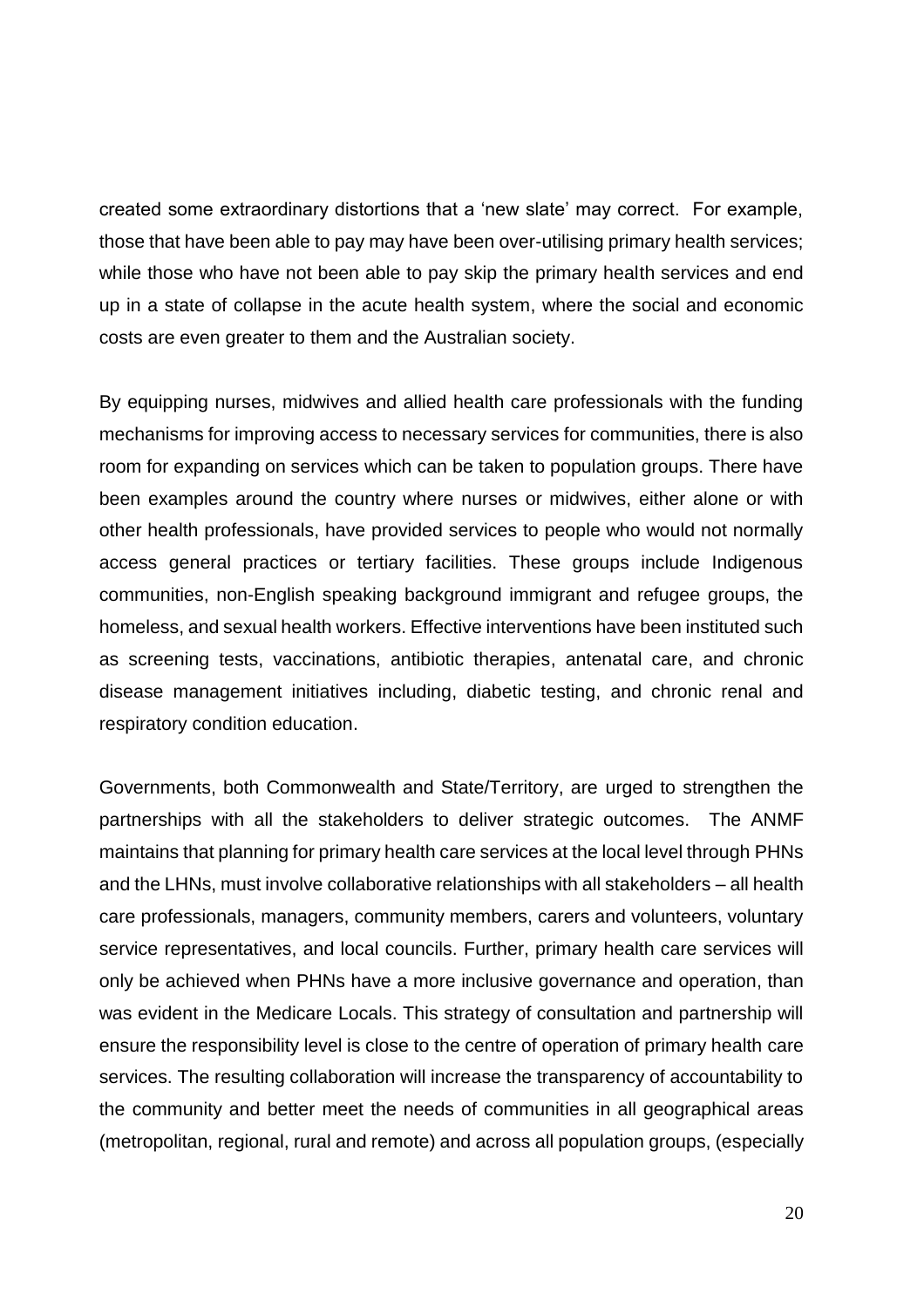those currently marginalised from, and under-served by, mainstream health services such as homeless or Indigenous peoples), especially for chronic disease management.

Funding models for primary health care and chronic disease management must encompass both static services - to which the community goes, and, itinerate/outreach services - where nurses, midwives and other health professionals take their services to people and attend to their health needs in their own environment.

Another aspect of improving access for communities, especially for Indigenous and culturally and linguistically diverse (CALD) population groups, is to provide financial and mentoring support for people from these groups to undertake education programs to become qualified health professionals.

The input of the community, based on their particular needs, the monitoring of community health status and the fostering of innovation and sharing of research, are critical to developing appropriate models of care, improving services and the health of the people in that community. Services and care need to be based on the best available evidence and delivered by the most appropriate health professional or worker. Effectiveness of primary health care demands a culture of reflective improvement and innovation and a continuous cycle of development and implementation of health services research to constantly inform the development of health policy and increase the effectiveness of health service delivery. There needs to be a balanced and effective use of both public and private resources.

Measures to improve the engagement and input from consumers of health care include the investment in innovations such as tele-health, e-health, and other means of providing information and communication, support and access to primary health care services. It is especially important to make these measures and primary health care teams available to people disadvantaged by geographic, socioeconomic, or cultural isolation, health status and disability, to minimise this isolation and maximise their capacity to maintain or restore their health, and manage chronic conditions.

21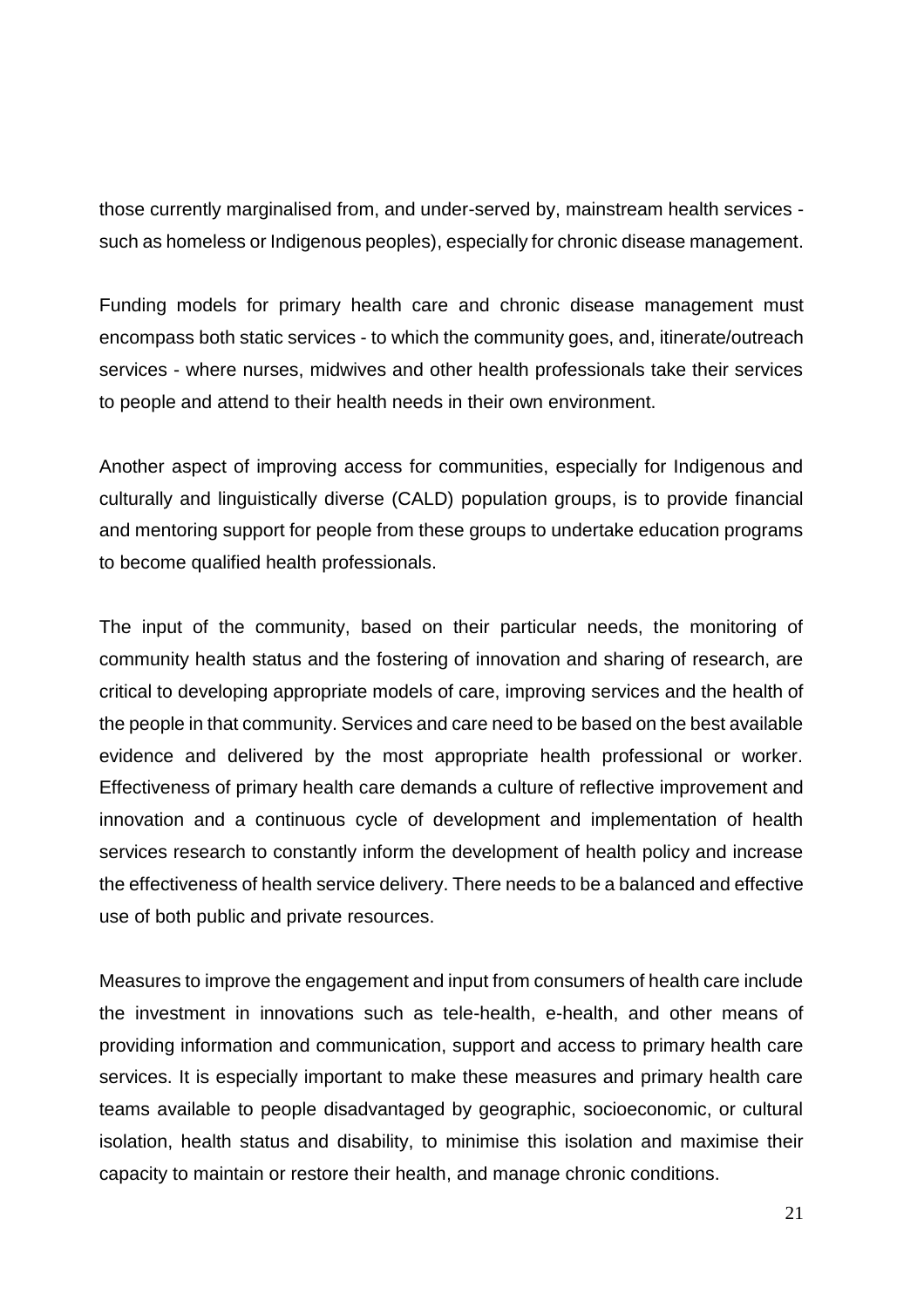Including consumers of health care services in the primary health care setting in decision making at all levels is paramount to gaining input to the development and ongoing evaluation of these services. A process for genuine consultation must be instituted which allows for equal representation of consumers along with health professionals, on decision making bodies/committees. This entails orientation and information sharing so that maximum value can be gained from consumers' and health professionals' contribution and so that all parties feel that their view is being respected. Consumer representatives will require funding and education support. There needs therefore to be a sustainable funding investment to enable full participation in these activities by all parties.

Nurses, midwives and other health professionals should have direct access to funding to cover all aspects of their primary health care practice without the process being 'for and on behalf of a third party.

### **Recommendation 5:**

**The ANMF recommends that in order to provide better access for the community to primary health care services, funding models be developed in which the funding follows the person.**

### **Recommendation 6:**

**The ANMF recommends that there be subsidised funding from the Australian Government for designated nurse practitioner positions in the public sector, especially in small rural and remote communities.**

### **Recommendation 7:**

**The ANMF recommends that nurse practitioners in the public sector be given 'request and refer' access to the MBS, as is the case for medical interns.** 

**Recommendation 8:**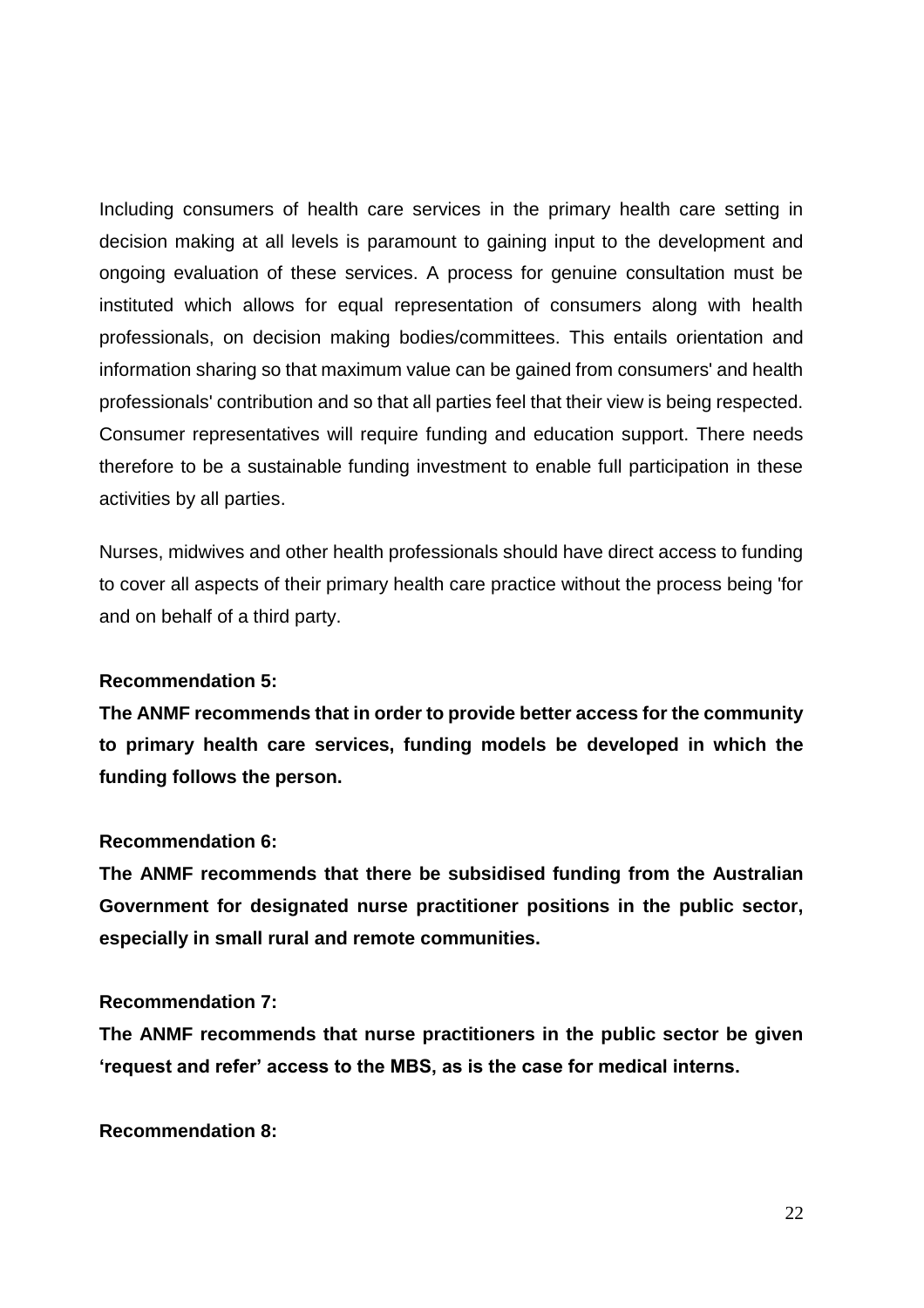**The ANMF recommends that there be a substantial increase in the payment for MBS items for nurse practitioners in private primary health settings, including mental health, to enable them to establish viable and sustainable practice.**

### **Recommendation 9:**

**The remaining MBS item numbers allowing for the claiming of services provided by a nurse in general practice on behalf of the GP, or under the supervision of the GP, be abolished. These item numbers are for: health assessments, chronic disease management, antenatal care, management plans, team care arrangements, spirometry, ECG, and telehealth (10986,10987, 10997, 16400, 10983, 10984, 11506, 11700, 701-707, 715, 721, 723, 722).**

### **Recommendation 10:**

**The ANMF recommends that the amount of funding for the Practice Nurse Incentive Program (PNIP) be significantly increased. Further, that this funding be uncoupled from the GP, allowing an increased number of nurses or midwives to be employed in a General Practice, working to their full scope of practice.**

# **Recommendation 11:**

**The ANMF recommends that there be input from both community members and health professionals in the planning and implementation of their health care and health care services.**

# *Nurses and midwives leading primary health care and chronic disease management*

There are many examples across the country of models of care which could be replicated on a broader scale, to effect early intervention, prevention and safe health care in chronic disease management. These models of care provide efficiencies both by utilising the most appropriate health care professionals, and, by engaging with the community to ascertain the most appropriate solution to health and chronic condition management and outcomes.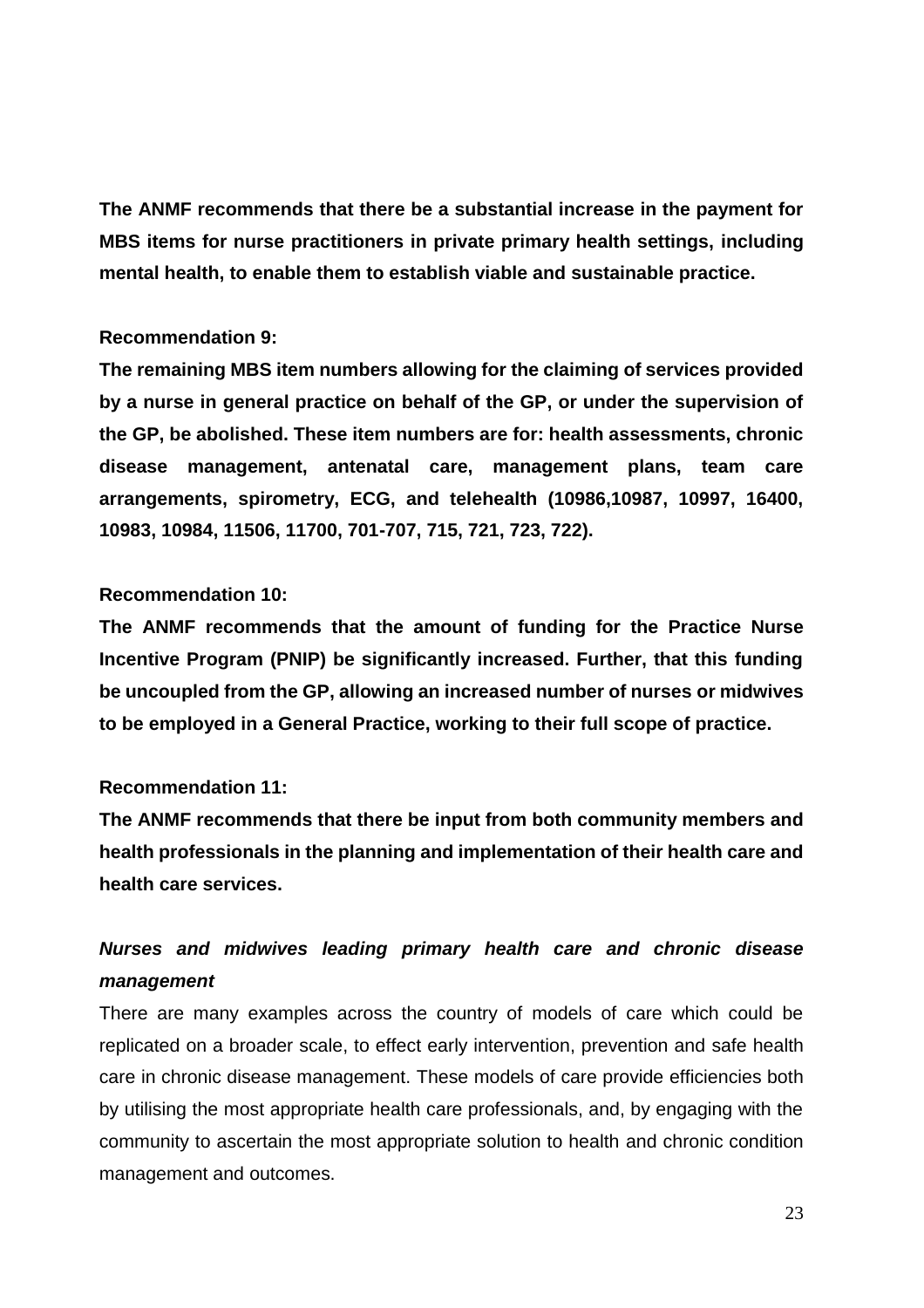Models supported by the ANMF are highlighted below as demonstrated exemplars of care models which utilise the available workforce in providing comprehensive primary health care in communities, including chronic disease management. The following examples fit well with the international Treaty of Alma Ata definition of primary health care which places health in the broader social context.<sup>5</sup>

### *Occupational health nurses*

There are Federal Government funded models which take multidisciplinary teams of health professionals into workplaces to provide easy access for workers to a health assessment. This is particularly pertinent in a society which is exhibiting high levels of diabetes mellitus type 2, cardiac conditions and obesity. Occupational health nurses provide for and deliver health and safety programs and services to employees, employers and community groups. This area of nursing practice focuses on promotion and restoration of health, prevention of illness and injury and protection from work related and environmental hazards. These nurses have an integral role in facilitating and promoting an organisation's on-site occupational health program. Their scope of practice includes disease management, environmental health, emergency preparedness and disaster planning - in response to natural, technological and human hazards to work and community environments.

Occupational health nurses provide specialist health and safety advice and administer injury management, first aid and emergency preparedness programs; as well as develop and provide health education programs, such as exercise and fitness, nutrition and weight control, stress management, smoking cessation, assistance with return to work programs of injured or ill employees, breast and testicular self-examination, management of chronic illnesses and effective use of health services.

Currently these nurses are primarily employed in large businesses. The ANMF considers the services of occupational health nurses need to be available across the whole spectrum of workplaces (private and public) to really impact the health of the

 $\overline{a}$ 

<sup>5</sup> Consensus paper, 2009. Ibid. p.5.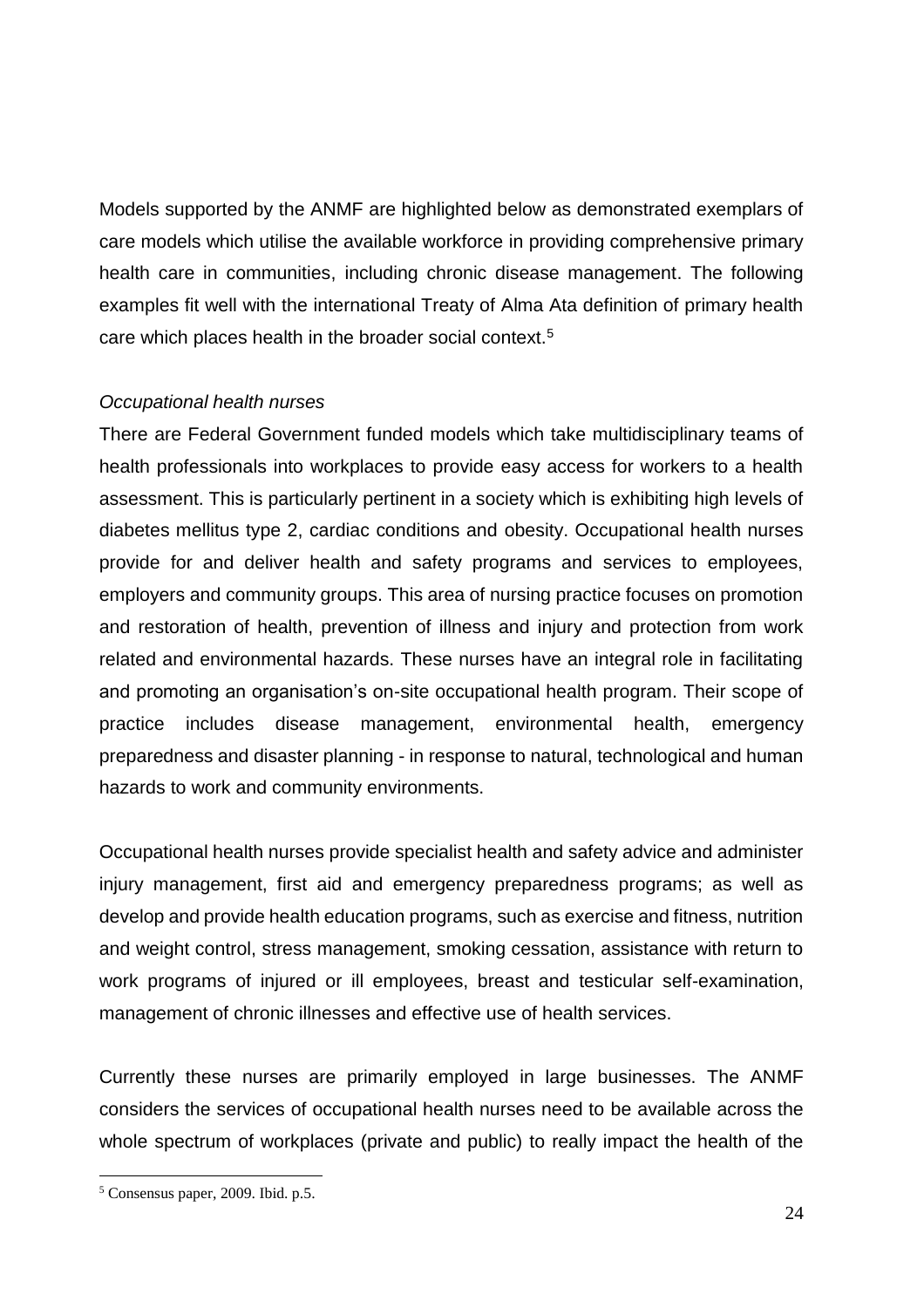community and reduce chronic disease. In the case of small business enterprises, a group of businesses could band together to share this cost, or have the service available on a consultancy basis.

### *School Nurses*

School nurses work in both primary and secondary education facilities. Currently, the approximately 5,200 school nurses in Australia are employed across the public and private sectors – with public:private mix and nurse:student ratios varying between jurisdictions. The ANMF argues school nurses play a vital role in primary health care and reduction of chronic disease, and thus positions should be funded within the public school sector across the country.

*Primary school nurses* provide a primary health care service to primary school aged children (5-12 years of age) and their families. Primary health care services encompass a range of services directed towards health promotion and information, health surveillance and early identification and intervention for identified health concerns, referral, and health literacy. School nurses engage in clinical care, health counselling, health promotion, school community development activities, networking/ resource and referral and general health centre management. They provide specific health surveillance activities for children at school entry as well as health assessments for all school entrants, and for any students referred by a parent or teacher. In addition to vision screening and hearing testing, health promotion and education activities such as immunisation, safety and injury prevention, nutrition, positive parenting and asthma management are undertaken as group sessions through daily contact with students, teachers or parents.

The following are specific examples of school nurses in one jurisdiction:

*First, is a school nurse who provides a primary health care service in a suburban Melbourne primary school. With specific reference to patient safety activities this nurse has written submissions and received state government funding grants for: better hand washing equipment in the bathrooms for students and teachers; padding for schoolyard posts (basketball, netball and football), after gathering statistical data on the number of injuries caused by these hazards; provided*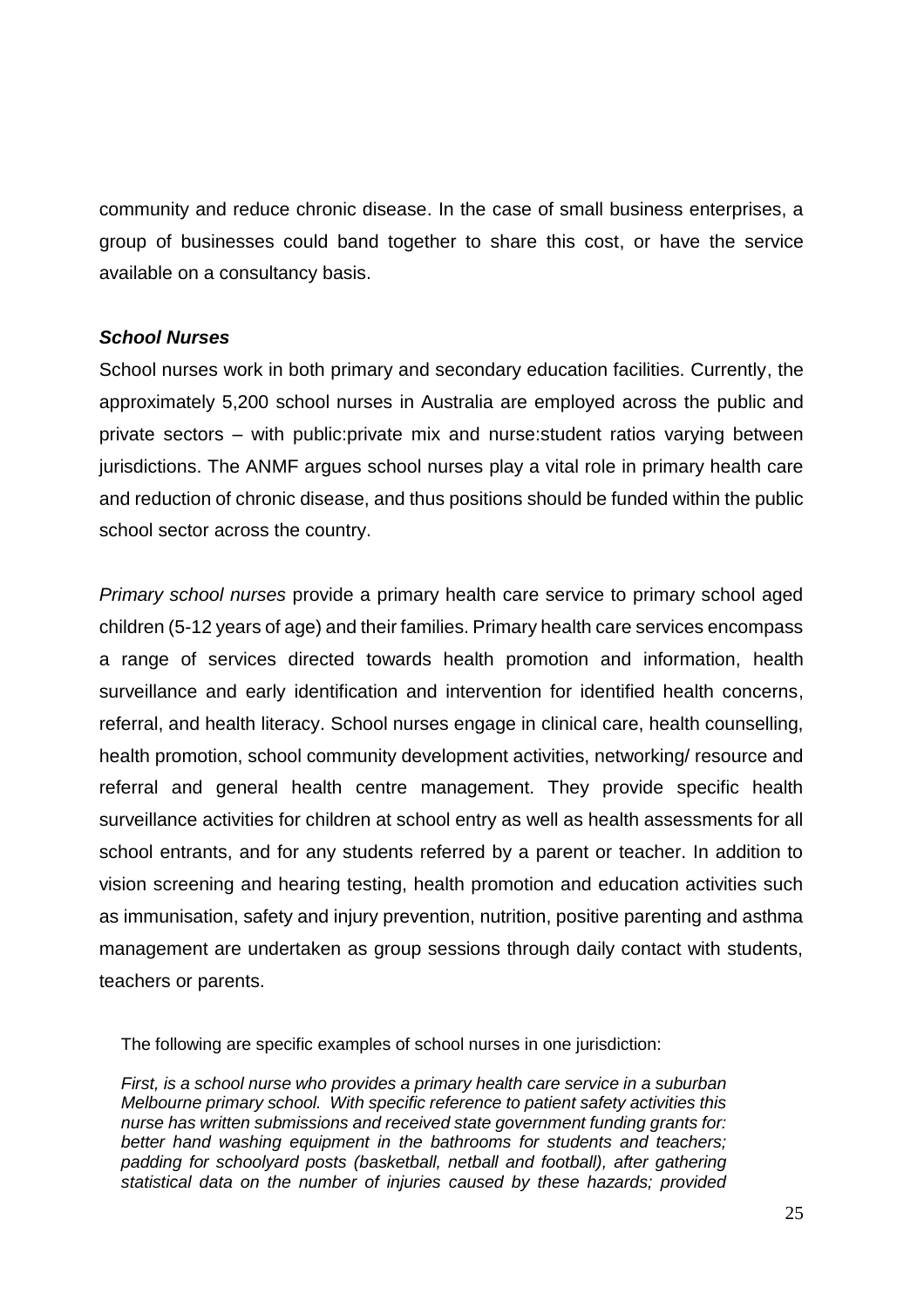*education and support to the whole of the school community; and, written a weekly column in the school newsletter dealing with different topics from how to clean your asthma spacer, to cough and sneeze etiquette and healthy eating, thus improving health literacy. There has been overwhelming support for this primary health care nursing role, a role that continues to evolve through consultation with the students, the teachers and the parents.*

*Second, it the Primary School Nursing Program (PSNP) in Victoria which provides an example of the vital role the school nurse plays in health surveillance and in the early identification of young students and families who may be in need of support, intervention and referral. The PSNP is a universal service provided to all children attending government, Catholic or independent primary school sectors and English language centre schools.*

*The program is designed to offer:*

• *A health assessment of all prep children. This is conducted via a School Entrant Health Questionnaire (SEHQ) which the primary school provides to every family of a new prep student to complete*

- *Advice and information to parents and teachers on children's health*
- *Development of strategies to assist families to access local family support centres*
- *Referral to specialist services if required*
- *Health promotion and education*

*After reviewing the SEHQ, school nurses may undertake assessments relating to vision, hearing, gait, dental hearing and speech. The school nurse will then make appropriate referral as required. In doing so, the school nurse performs a critical early identification and intervention function on matters that are integral to the student's learning capacity and the student's ability to realise his or her full potential. Additionally, school nurses support parents to provide for the needs of their children through health education and advice on matters such as sleeping, toileting, behaviour management, nutrition, weight, dental health and immunisations.*

*Despite this critical role, the capacity of the PSNP is constrained through existing funding, which is not adequate to meet increasing student population numbers and the increasingly complex needs of students and families.* 

*Secondary school nurses* have a key role in reducing negative health outcomes and risk taking behaviours among young people including: mental health issues, drug and alcohol abuse, unsafe sexual behaviour, smoking, eating disorders, obesity, depression, suicide, family violence, bullying, injuries, refugee health/support, homelessness ("couch surfing"). The role specifically encompasses: individual health counselling; health promotion and planning; school community development activities; small group work focusing on health related discussion and information; and a resource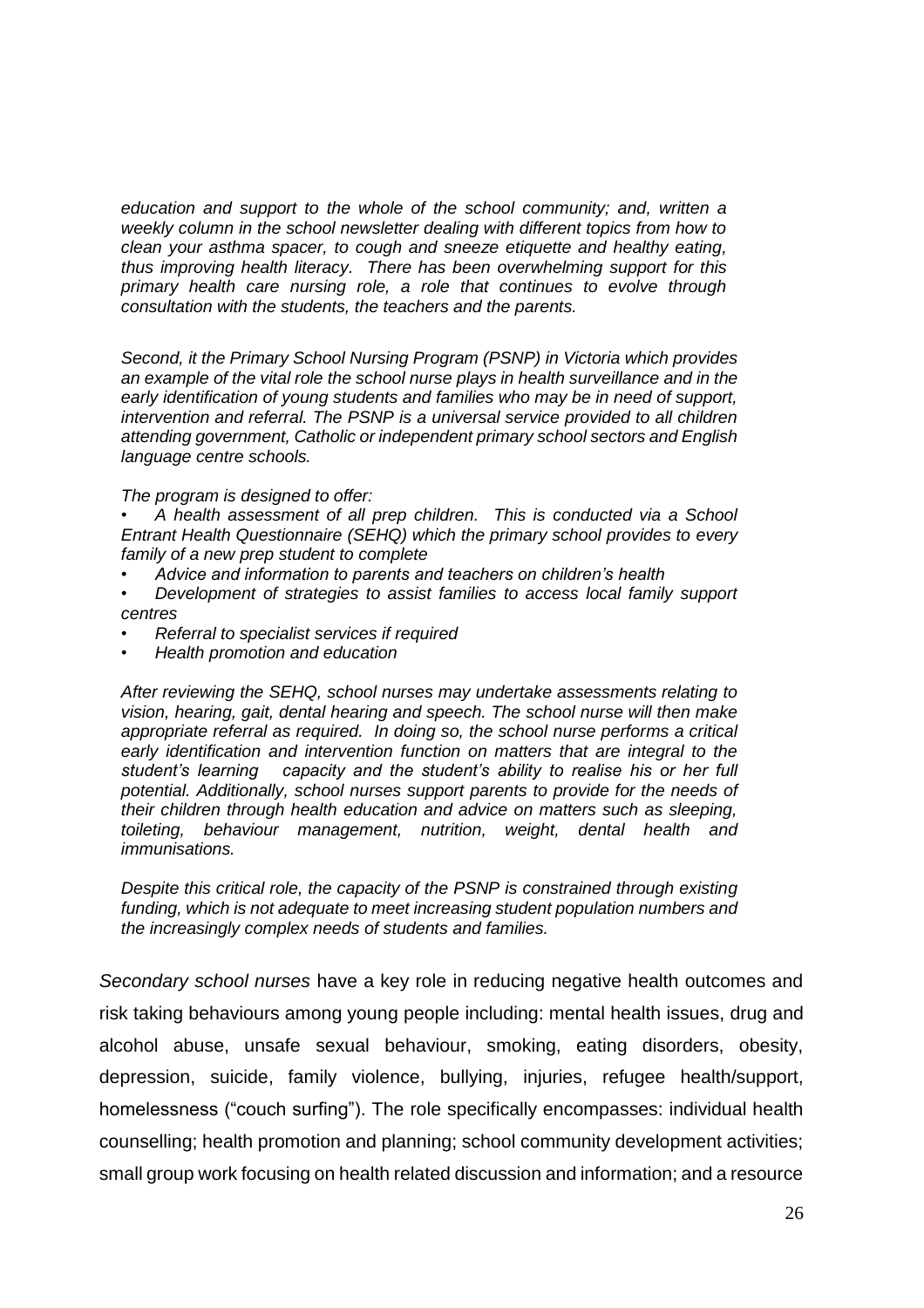and referral service to assist young people in making healthy life style choices. These nurses play a major role in health promotion and primary prevention.

The ANMF has a publication titled *National School Nursing Professional Practice Standards,* which emphasises the significant and comprehensive primary health care role which school nurses can, and do, undertake. This seminal document is available at:<http://anmf.org.au/pages/professional-standards>

School nurses are uniquely positioned to develop trusting relationships with their students. They perform holistic assessments and can identify issues which can be much more significant or serious than the issue the student may present with.

It is critical that primary health care interventions commence at the start of a child's life, are built on through the developing years, with reinforcement throughout school life. The role of parents in developing children's attitudes, habits, and lifestyle behaviours is of paramount importance. Strategies that focus on shared goals between primary health care providers and parents are essential for long term success. Currently, child care centres/kindergartens/schools and primary health care settings do not provide the services needed for behavioural change. Although population health strategies in both schools and communities are vital to their effectiveness, reach and sustainability must be improved to reduce the prevalence of non-communicable diseases in children in this country. The ANMF stresses that this is where a major focus for policy and funding investment must in order be to break the cycle of chronic disease.

### *Maternal and child health nurses*

Maternal and child health nurses are another group who undertake a critical primary health care role, but are grossly under-utilised in some jurisdictions. These health professionals are registered nurses, and in many instances midwives, with additional qualifications in Maternal and Child Health and Community Health. They offer a range of services in their practice through individual consultations, home visits and group meetings; provide health education to families to promote health and wellbeing and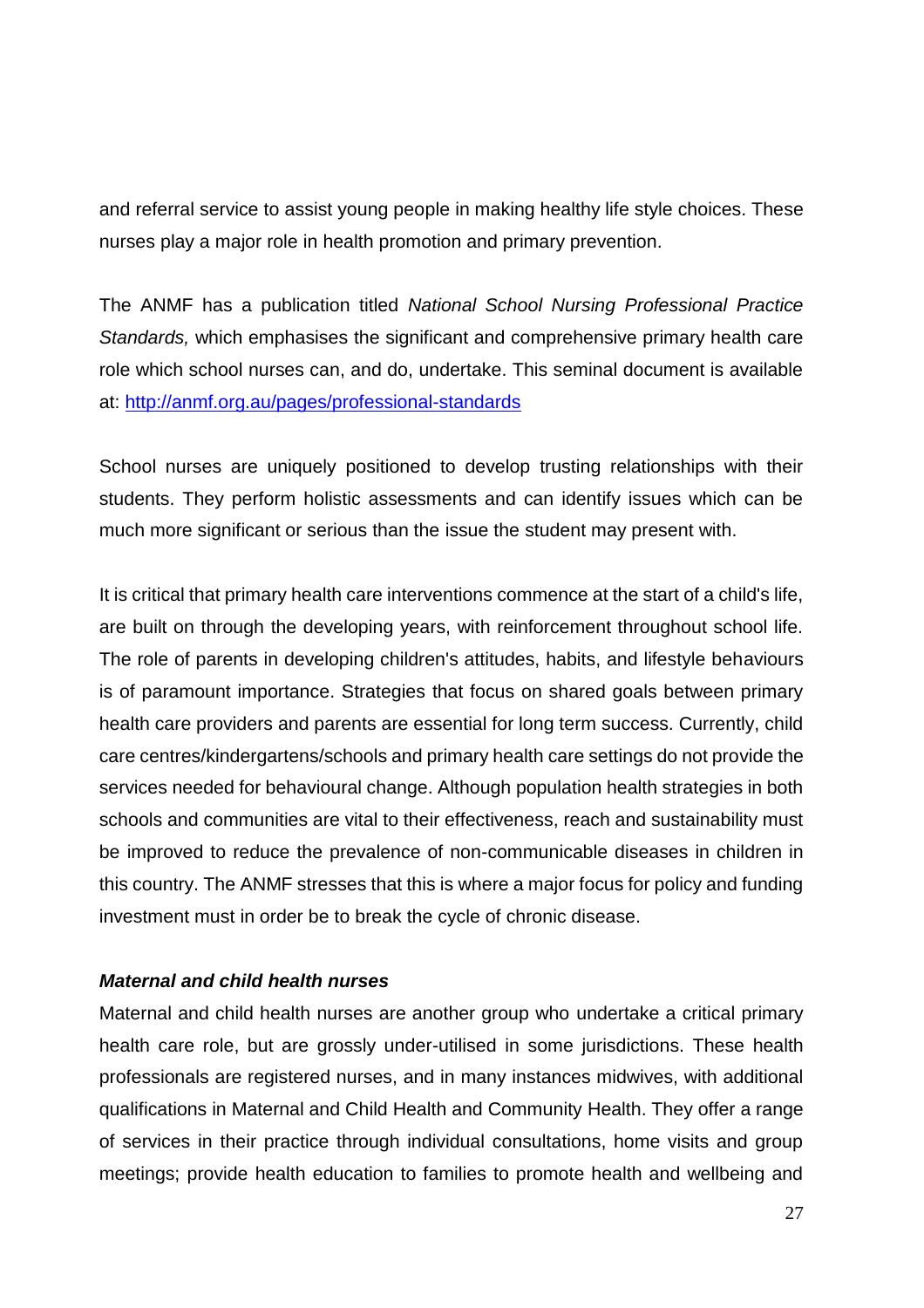prevent illness; offer support and guidance to families while developing parenting skills; assess child growth, development and behaviour at key ages and stages; guide and inform families in relation to family health, breastfeeding, immunisations, nutrition, accident prevention and child behaviour; and provide access to information on maternal, child and family health services. There are estimated to be around 10,000 nurses working in the area of family, maternal and child health, and maternity care, with the majority of these being employed in New South Wales, Victoria and Queensland.<sup>6</sup>

With the growing burden of chronic disease, numbers of women having babies later in life with chronic and complex conditions is also rising. Maternal, child and family health nurses are well positioned, equipped and educated to provide comprehensive care to these women and their babies.

Again, this role is pivotal in raising a healthier population, as evidenced by the following quote from the Honorable Philip Cummins, Emeritus Professor Dorothy Scott and Mr Bill Scales in their Report to the Protecting Victoria's Vulnerable Children Inquiry, January 2012:

*Victoria's antenatal and maternal and child health services are a cornerstone of its universal, early intervention and prevention program covering all children and are particularly important in the early care of vulnerable children. These services must be better resourced to meet the specific and demanding needs of Victoria's vulnerable children and their parents.<sup>7</sup>*

### *General practice nurses*

 $\overline{a}$ 

These registered and enrolled nurses are employed by, or otherwise retained by, a General Practice. Nurses in general practice work in collaboration with general practitioners, providing a range of primary care and primary health care services,

<sup>6</sup>Australian Institute of Health and Welfare 2013. *Nursing and midwifery workforce 2012*.

National Health Workforce Series no. 6. Cat. no. HWL 52. Canberra: AIHW.

<sup>7</sup> Government of Victoria. *Report of the Protecting Victoria's Vulnerable Children Inquiry*. January 2012. Available at[: http://www.childprotectioninquiry.vic.gov.au](http://www.childprotectioninquiry.vic.gov.au/)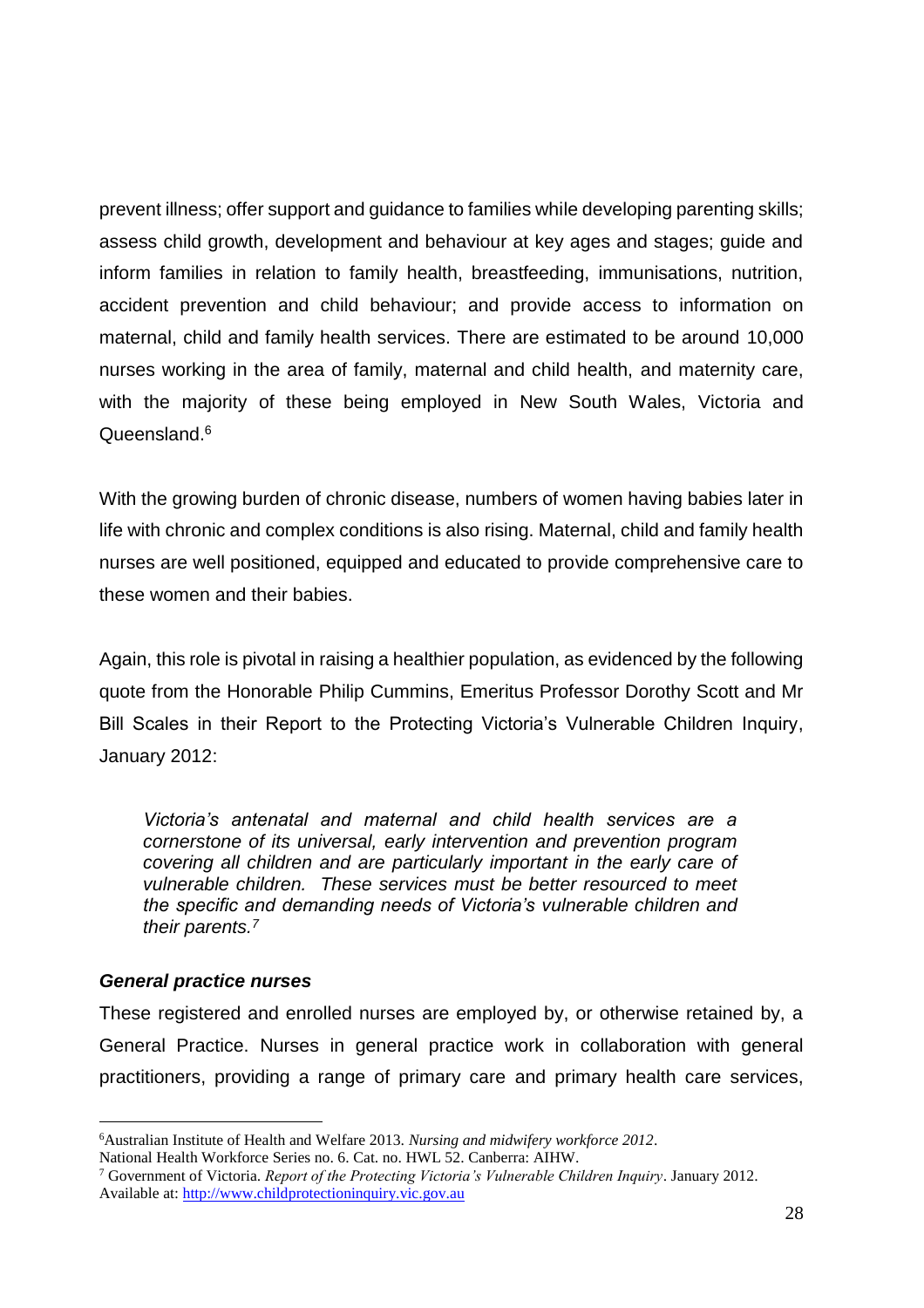including chronic disease management, population health activities, health assessments, administering and providing advice about immunisations, identifying and providing education with regard to risk factors for chronic illness, providing health education, and monitoring the effectiveness of education and other strategies.

There are over 12,000 nurses working in private medical practices, with more than 8,500 of these nurses identifying that they are employed in general practice.<sup>8</sup>

Patients with chronic health issues are being targeted and signed up for their e-Health record by nurses in general practice, which is capturing those who require chronic disease management, an excellent example of patients who will benefit from an e-Health record. Many older people travel to escape the colder winter months, so the fact that they have an e-Health record means, if the person has a health issue while they are away from home, other doctors or health professionals will be able to access the e-Health record system and find out their history and medicines regime.

The nurse in general practice often actively recruit patients to register for their e-Health record when older people come in for their annual flu shots or their annual health assessment.

# *Rural Nursing*

Rural nurses' practice varies across the country. They generally work in small communities in relative isolation, in providing health care, ranging from primary health care to emergency care through to health promotion and chronic disease prevention and management.

A small town in rural Victoria developed a model of primary health care delivery for its community that relies heavily on nurse-led services. This service is built around a small health care workforce who includes a nurse practitioner, and four nursing colleagues together they conduct a nurse-run emergency facility, with a visiting General

 $\overline{a}$ 

<sup>8</sup> AIHW, 2012. Ibid.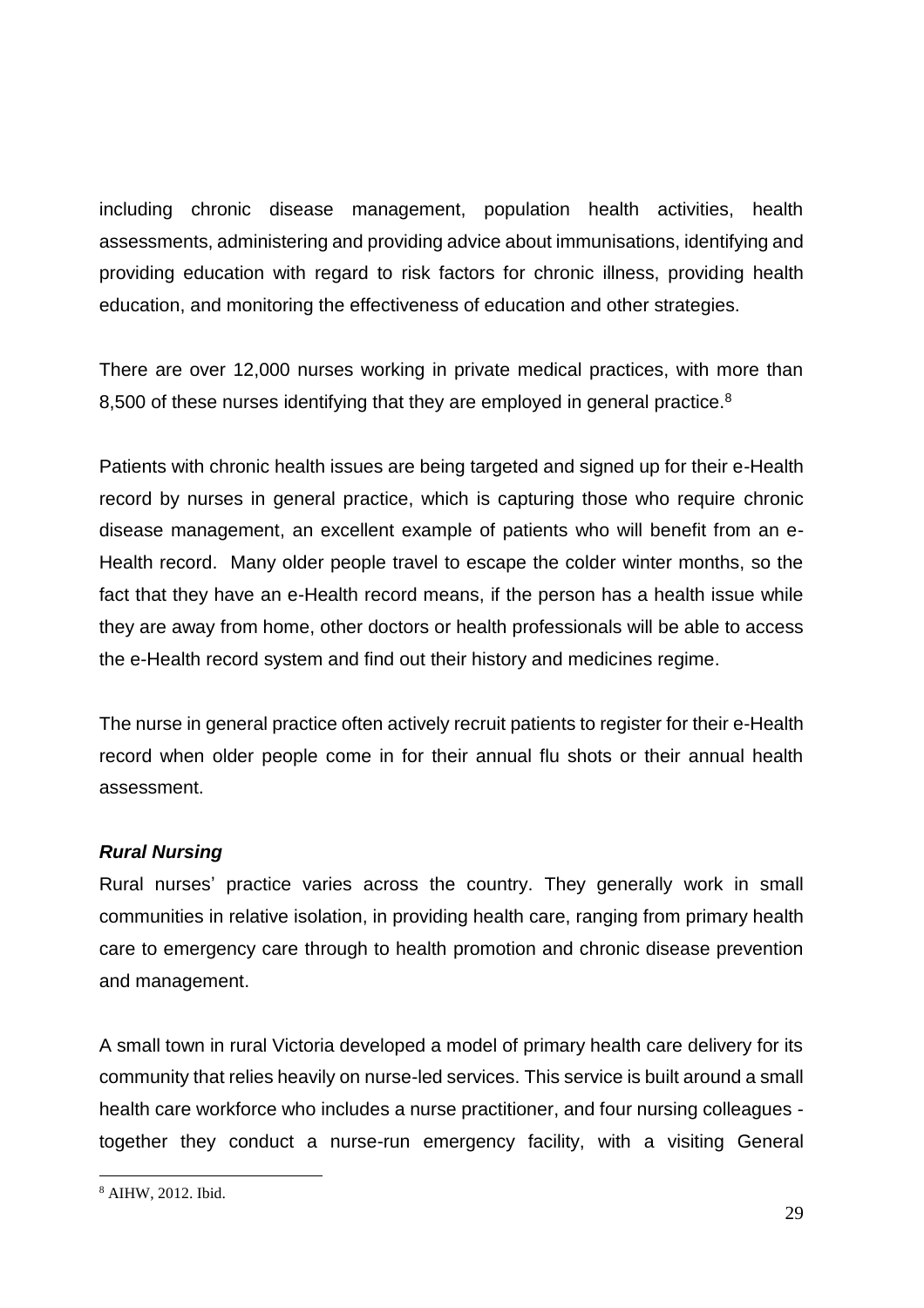Practitioner. The major features of this small health service are a community centre, used for training, meetings and functions; a gym for public use and nurse-run programs; a community vegetable garden; nursing and management offices that coordinate various allied health services, community services and health education programs; and nurses' accommodation (a nurse stays overnight for on-call emergency work).

Importantly the Centre is like a hub within the community in that nurses go out into the community to visit elderly people and those with chronic disease, and the primary school children come to the centre to learn healthy cooking and exercise, as well as using the facility for concerts.

### *Mental Health Nurses*

The ANMF members working in mental health report that clients accessing mental health care under the Mental Health Nurse Incentive Program (MHNIP) are providing a range of services that benefit clients, families and the broader community. The mental health care provision is comprehensive and assists clients to remain in the community reducing the need for hospital admission. The breadth of care includes gaining a better understanding of their illness and developing skills to recognise and self-manage responses to symptoms, educate families about mental illness, improve clients overall health and well-being and support the principles of social inclusion and integration within the community.

Importantly the MHNIP focusses on, and significantly assists clients in, their recovery from mental illness. This provides a unique opportunity for nurses to therapeutically engage with people and fully utilise their mental health nursing skills, incorporating the role of coordination of clinical care. Our members who have been employed under funding from the MHNIP report its success; and their keenness to continue working in a primary health care environment in collaboration with medical professionals and clients. It is important, therefore, that there be on-going commitment from the Australian Government to fund mental health nursing services. Failure to do so will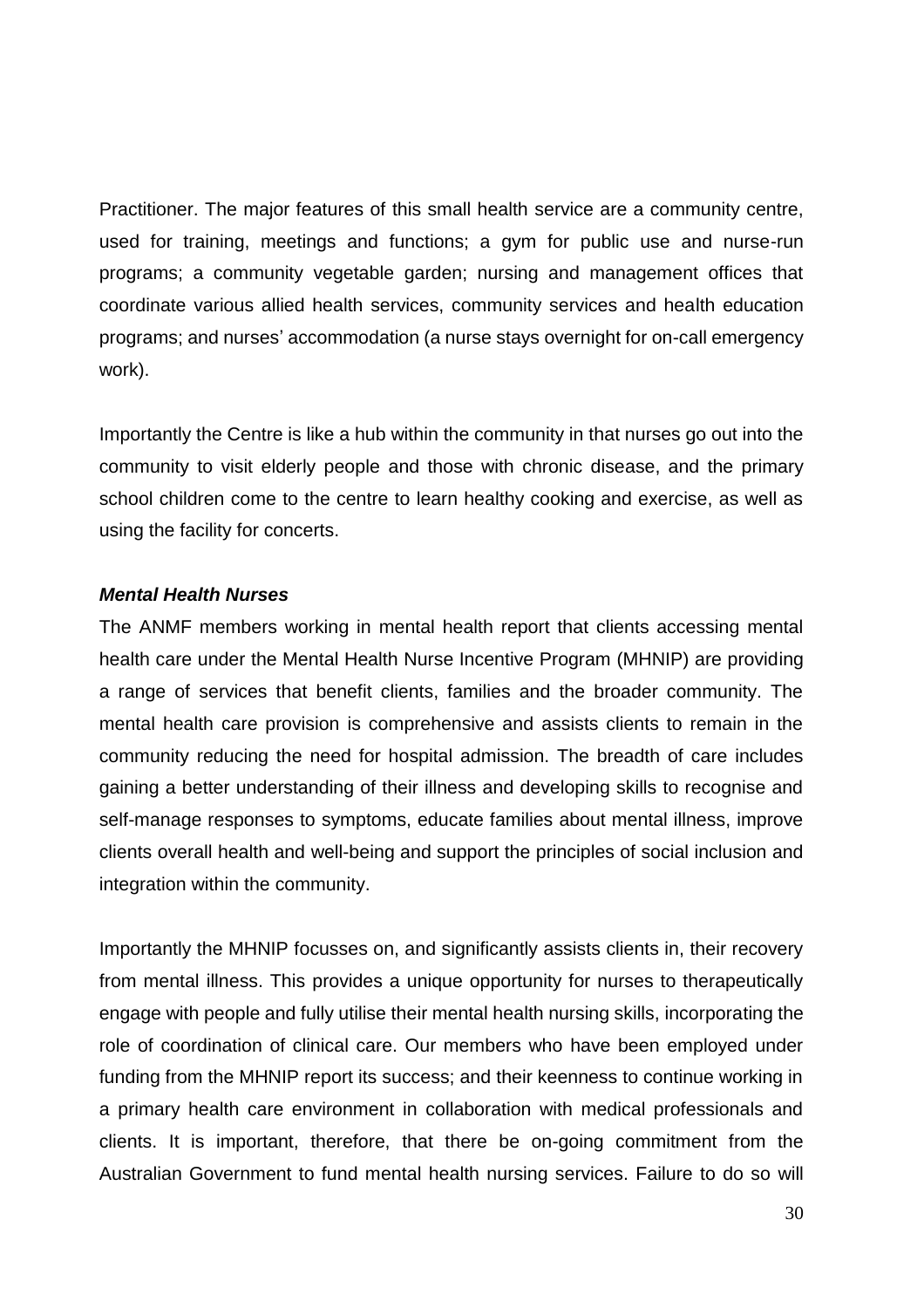have a significant impact on the mental health of vulnerable people with chronic mental illnesses.

Having said that, the ANMF does not support the employment conditions which have been imposed in order to receive funding under the MHNIP. That is, in order to access the MHNIP funding, the mental health nurse must undergo a credentialling process. This is in addition to obtaining a postgraduate qualification in mental health. The ANMF contends credentialling of a nurse, who already holds an appropriate qualification that enables them to work in an area of practice, is an unnecessary and expensive extra step, which in turn impacts on availability of workforce.

The ANMF supports a funding mechanism which enables mental health nurses (who have completed a post graduate mental health nursing program of study offered by a university) to fully utilise their scope of practice so that they can deliver timely primary health care within all communities.

The ANMF contends there must be improvements in the provision of appropriate, timely and safe mental health and dementia care services in primary health care, acute care, sub-acute care and aged care settings, by competent health professionals, to reduce the occurrence of, and impact of, chronic mental health conditions.

Of immense importance is attention to social determinants of health for people experiencing mental health issues, such as: supported housing, vocational rehabilitation and post-placement employment support. Of equal importance is the integration of mental health services with meeting a person's physical health needs.

Mental health nurses are involved in early intervention services to prevent establishment of mental illness in youth and adolescents. These nurses consider too that early intervention in a person's journey is critical irrespective of age and across the mental health disease spectrum.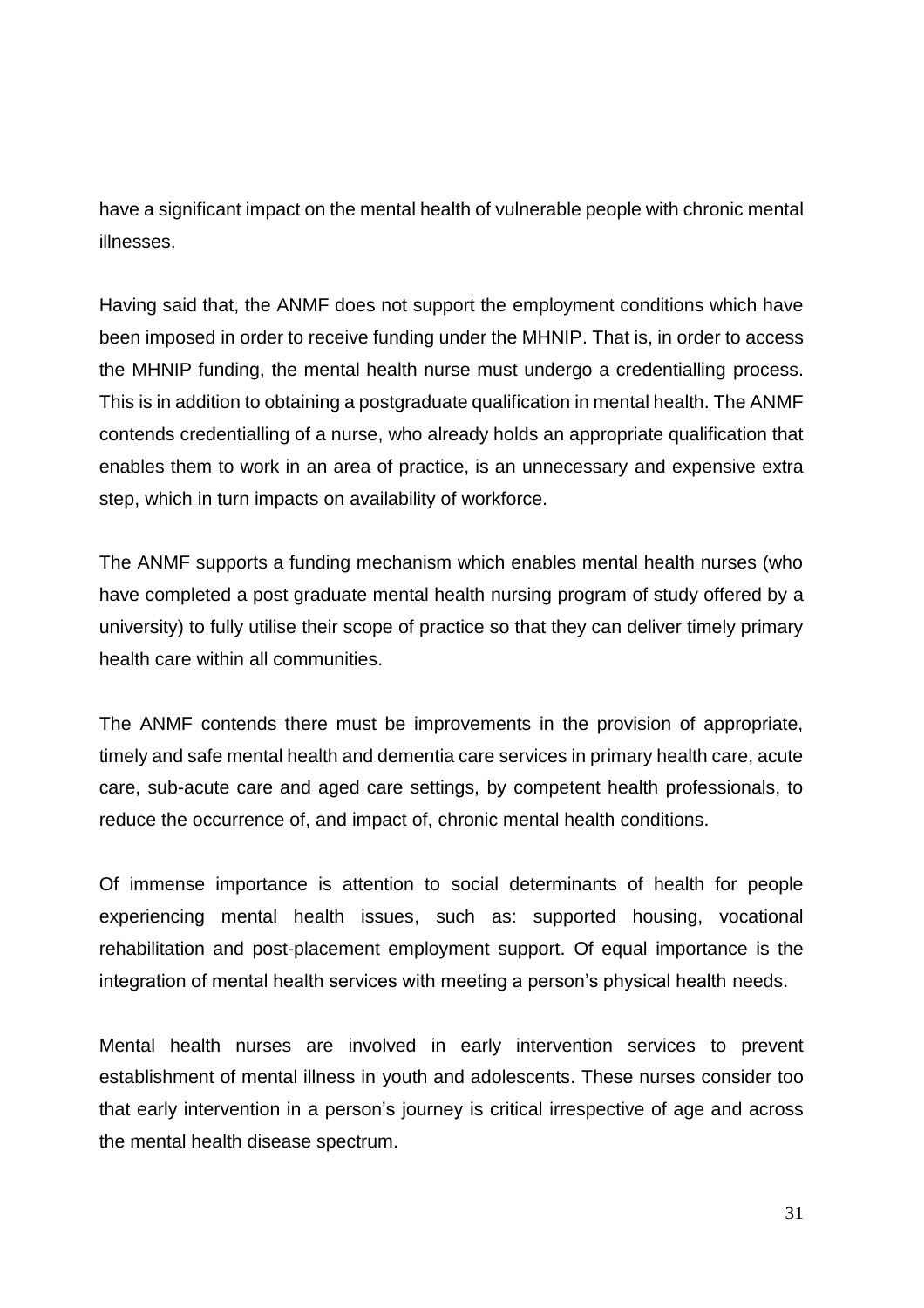The development of mental health nurse outreach teams, working with the police/paramedics, is an initiative the ANMF supports to better manage people in the community requiring acute services. This includes those experiencing psychotic episodes as well as those with co-occurring conditions such as alcohol and other drug use problems existing in tandem with mental health problems – which is the rule rather than the exception.

### **Recommendation 11:**

**The ANMF recommends that there be on-going commitment by the Australian Government to fund the Mental Health Nurse Incentive Payment (MHNIP). To ensure greater access to qualified mental health nurses by those people with chronic mental illness, the funding commitment must include discontinuation of the current arrangement for a mental health nurse to be credentialled in order to access the MHNIP.**

### *Community health nurses*

Community health nursing is a combination of nursing practice, public health practice, health promotion and primary health care. These nurses and midwives work within a social model of health to provide services their local communities to prevent illness and promote health, across the lifespan, through the identification of barriers to wellness and the empowerment of people to change unhealthy lifestyles. Working in partnership and recognising the actual and potential strengths of families and communities, community health nurses seek to foster a sense of self-determination and empowerment of clients. The 2012 AIHW survey indicates there are more than 20,000 nurses employed in community health.

Community health nurses target specific groups of clients with chronic health issues such as chronic health failure, chronic respiratory diseases, chronic renal disease and diabetes. Many clients have multiple co-morbities and it is rare for a client to have only one diagnosis.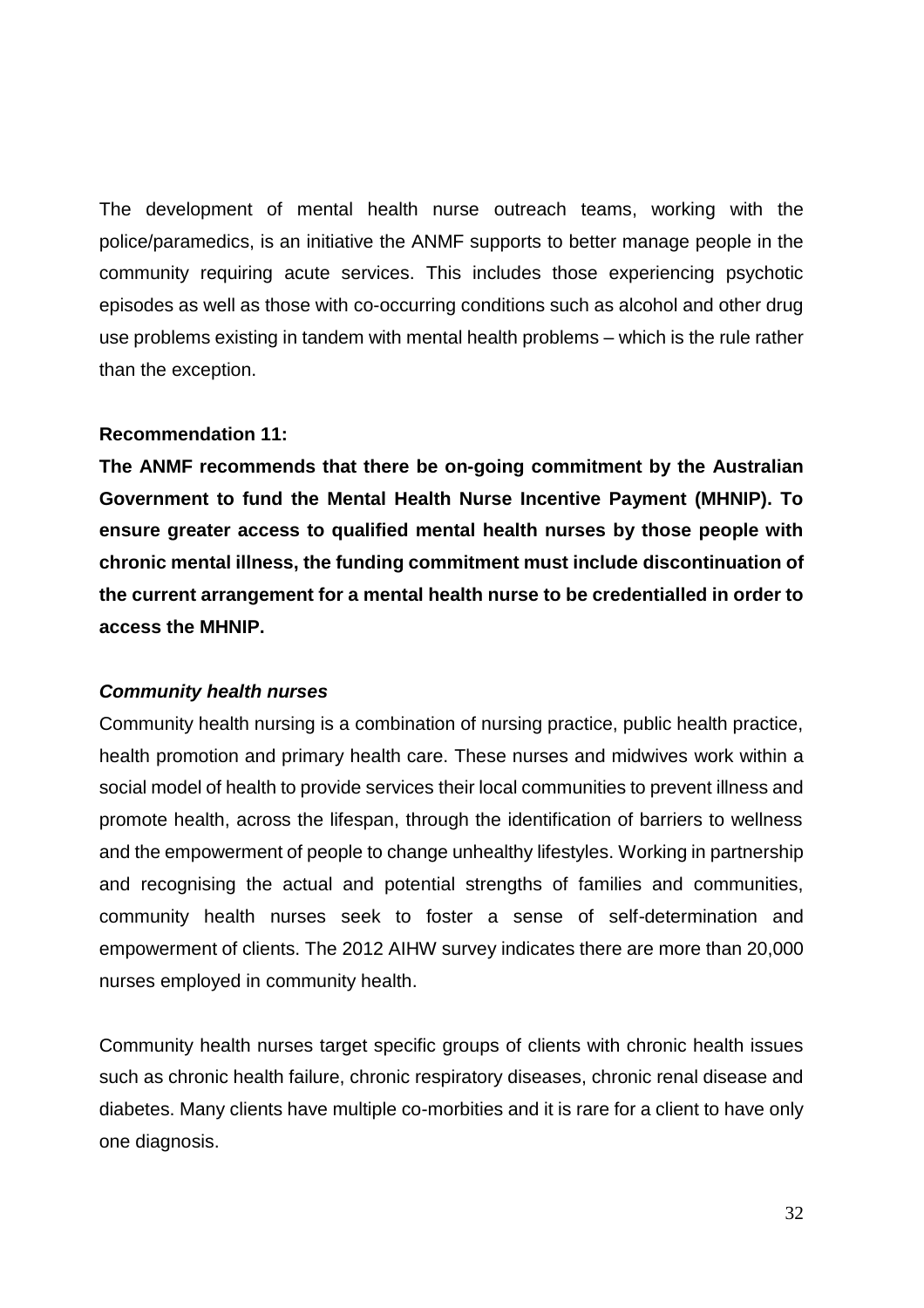## *Remote Area Nurses (RANs)*

Remote area nurses (RANs) work in a range of settings across Australia, with an emphasis on remote Indigenous communities. They also work in mining, agricultural, tourism, refugee and international communities.

People living in remote areas requiring health care, face the additional challenges of limited access to services and transport. RANs caring for people in remote communities also have to cope with the distance and fewer resources than in large centres. They may work as part of a small team, even if team members are separated from one another geographically, or work independently, referring patients when further intervention is required. Often remaining available for 24 hours a day, seven days a week, the role of the RAN requires a broad range of skills and scope of practice. They provide emergency care, primary health care, education for the prevention of illness, and chronic disease management, in the context of family and community. While they can experience personal and professional isolation, these nurses describe the collaborative advanced practice and the broad set of professional skills required as unique in nursing and midwifery, and the most rewarding part of the role.

The foregoing examples highlight primary health care undertaken by nurses and midwives to improve the health status of their communities. Some additional examples from Queensland can be found through the following links:

| http://www.thechronicle.com.au/news/thurston-leads-the-charge-to-tackle- |
|--------------------------------------------------------------------------|
| flu/2621387/                                                             |
| http://www.healthinfonet.ecu.edu.au/about/news/3141                      |
| https://www.health.qld.gov.au/news-alerts/news/150522-swhhsflu.asp       |
| https://www.health.gld.gov.au/darlingdowns/pdf/mr-080414thurston.pdf     |
| https://www.health.qld.gov.au/deadly_ears/html/about.asp                 |
| https://www.health.qld.gov.au/caru/networks/diabetes.asp                 |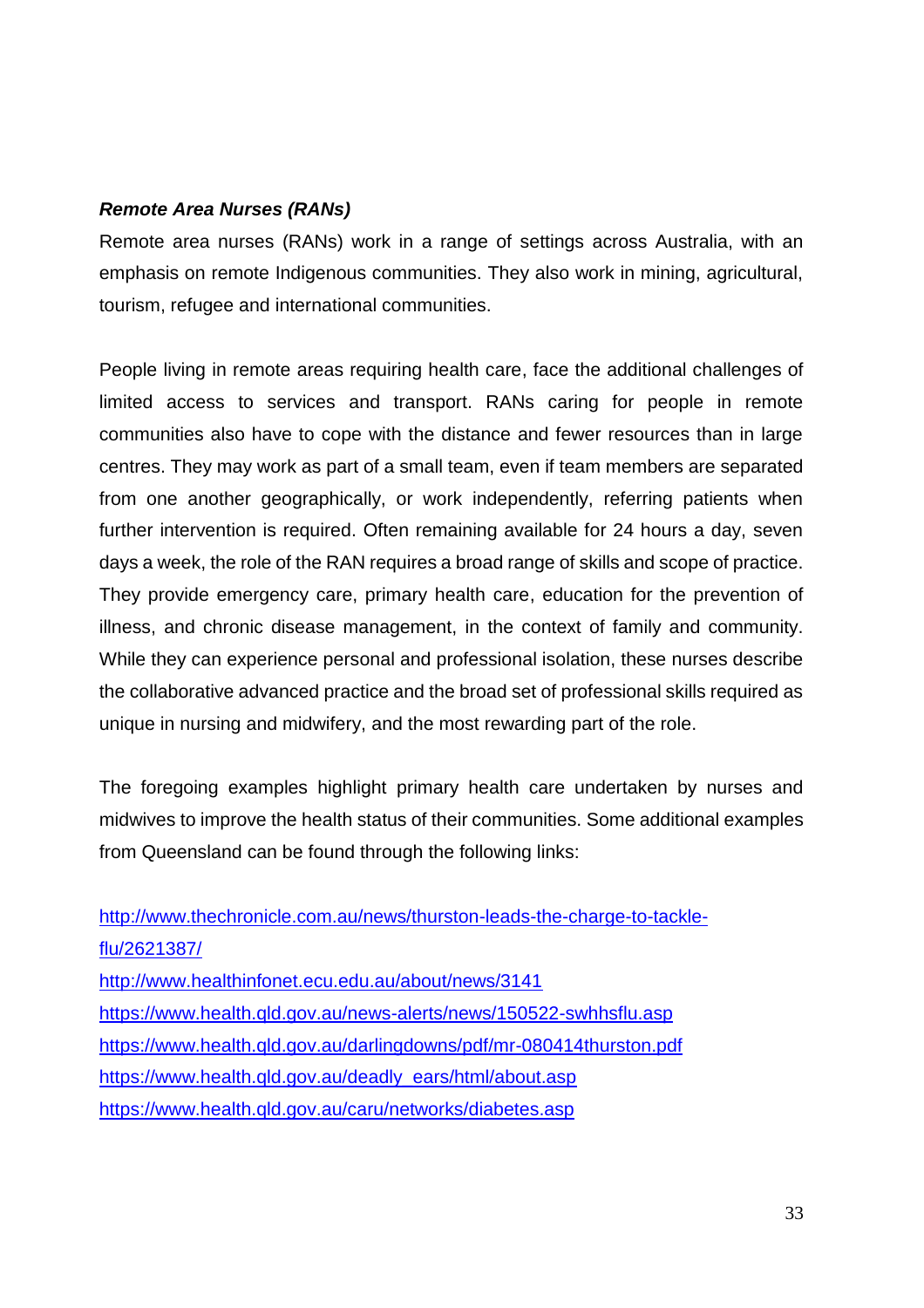All these nurses and midwives are involved in collaboration with other health professionals as they deliver care which supports the individual client to be involved in their own care. They also ensure that the recipients of their care have access to information and the education required to effect a positive and sustainable outcome for their health status.

### *Target groups*

In the interests of improved chronic disease prevention and management in primary health care, all sectors of the community would benefit from enhanced lines of communication between the different sectors of the health and aged care system. However, while some people are able to utilise their informal networks to navigate their way around the complexities of our primary and tertiary systems, or have a significant other who can assist them with this, for many people the whole process is incredibly daunting.

Target groups who would most benefit from active clinical care and/or service coordination between primary health care and tertiary care include people for whom English is a second language (and this includes many of our Indigenous communities), those with a low socio-economic status (especially young mothers who have no form of transport), those with severely debilitating chronic conditions/disabilities, and frail, elderly people (particularly those who live alone). For most of these groups, not only is it difficult to understand where they should enter the health care system, it is also nigh impossible to actually physically get themselves to a health professional due to transport/language/cost/physical disability obstacles. People who do not have a family member support person or friend who can act as an advocate on their behalf to help them navigate the health system are currently 'falling through the cracks' leading to compromise of their care.

As nurses and midwives form the largest single component of the health workforce, the ANMF considers they are well positioned to undertake the clinical care coordination role, especially for chronic disease management. This role is so desperately needed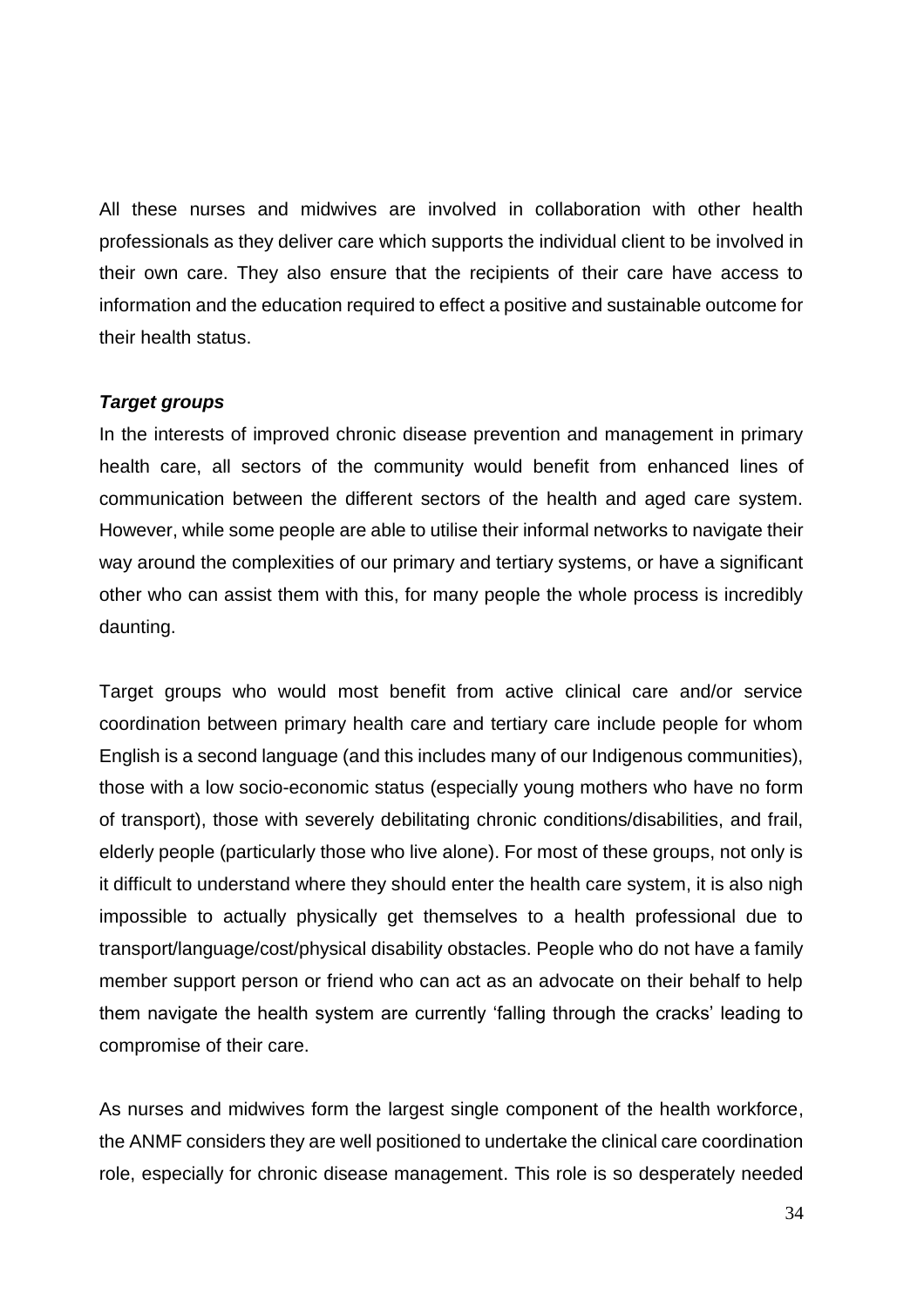across the country, both within the primary health care sector, and to liaise between primary and tertiary settings. Nurses are educationally prepared to take an holistic view of a person in their everyday practice, taking into account the broader context of that person's environment and how that impacts on their health status.

This type of approach means that they are well placed to be able to consider the total care needs for a person including their physical, social, spiritual and mental health needs. Liaison with a range of care providers forms part of the current role of most nurses in their clinical care and could become a recognised and established part of a primary health care nurse/midwife's role. The ANMF cautions that this aspect must be built into a primary health care nurse/midwife's job description and funded appropriately so that their role receives due acknowledgement and time allocation.

A critical component of creating a seamless passage between primary health care and tertiary sectors is improvements in information transfer. This can be achieved through the integrated electronic systems - eHealth. Ready access for all health professionals employed in primary health care and tertiary settings to email, internet, records management systems, and patient history records systems, is essential for timely and safe health information management. Health care professionals require access to information in a timely manner and consumers of care need to know that these professionals have access to this information.

The ANMF has been a strong supporter of the implementation of an individual electronic health record system to facilitate rapid transfer of information across public and private facilities, primary, secondary and tertiary health care; and to provide a greater degree of transparency of a person's health records to all parties involved in that person's care – especially the person themselves! We have also advocated for the opt-out approach to the introduction of the personal health records system and welcome the proposed move to this model.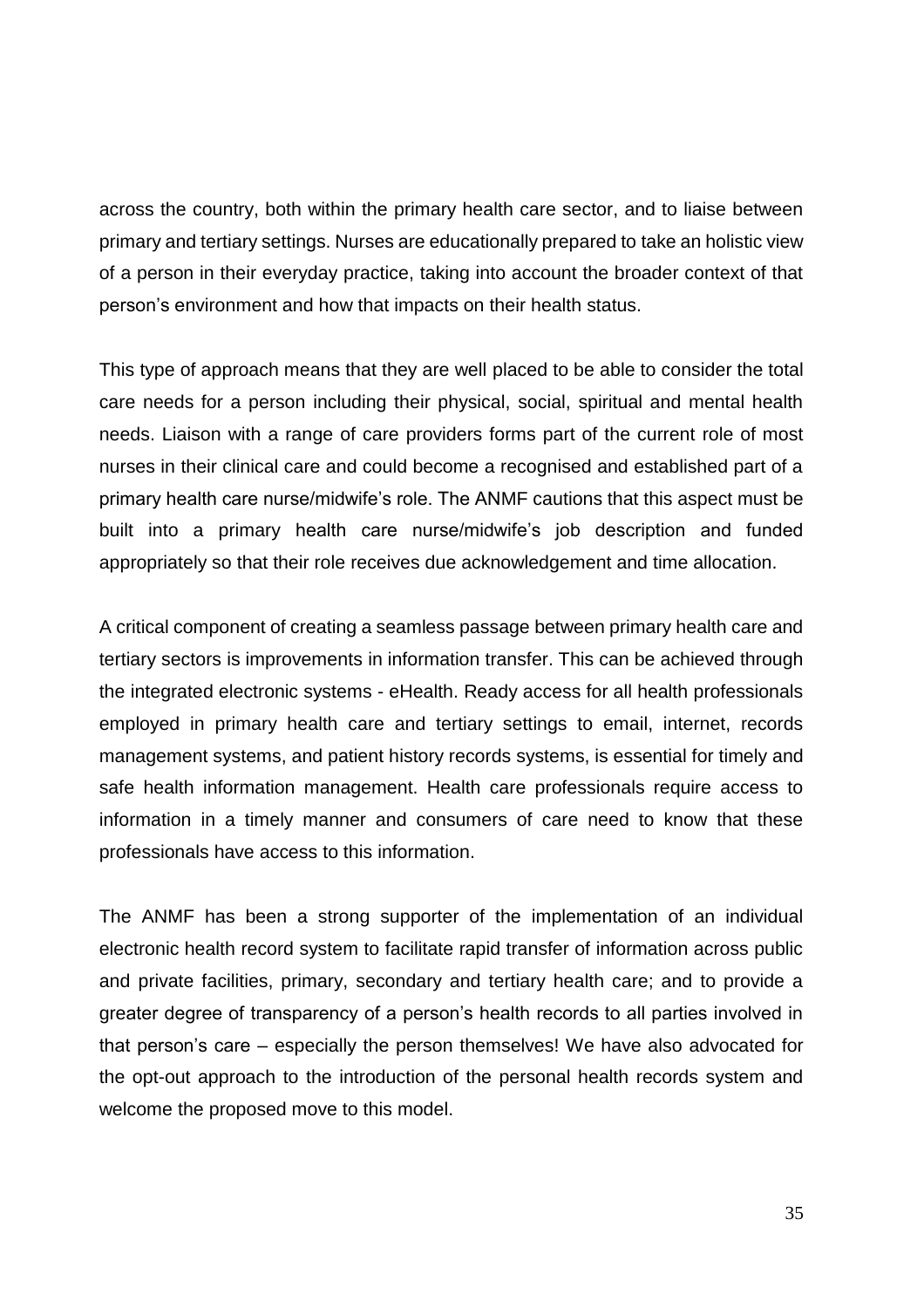The benefits of easy access to personal health records are especially pertinent to people with chronic conditions. The record of their condition status is held in one place and accessible to all health professionals involved in care; care can be better streamlined rather than disjointed when several health professionals are involved in their care, as is usually the case. All health professionals have access to the record and can view what others are suggesting for the care regime. This improves care by eliminating unnecessary duplication of tests and therapies, especially medicines.

Another aspect of improving access for communities to chronic disease management initiatives, especially for Aboriginal and Torres Strait Islander people and CALD population groups, is to provide financial and mentoring support for people from these groups to undertake education programs to become qualified health professionals. While there are some Australian Government scholarships available specifically to assist Indigenous students across health professional disciplines, there is strong evidence from the demand for these that more funding is required. Other measures to support more equitable access for disadvantaged groups include: improved funding for interpreter services for Indigenous and CALD populations; increased funding for literature and signage in health and aged care facilities in multiple languages; improved funding for inclusion of cultural awareness programs in undergraduate and postgraduate curricula for health professionals; and, support for community leaders of Indigenous and CALD populations groups.

### **Recommendation 12:**

**The ANMF recommends that the implementation of the individual electronic health record system (the opt out version) be expedited by the Australian Government, to facilitate rapid transfer of information across public and private facilities, and primary, secondary and tertiary health care; and, to provide a greater degree of transparency of a person's health records to all parties involved in that person's care.**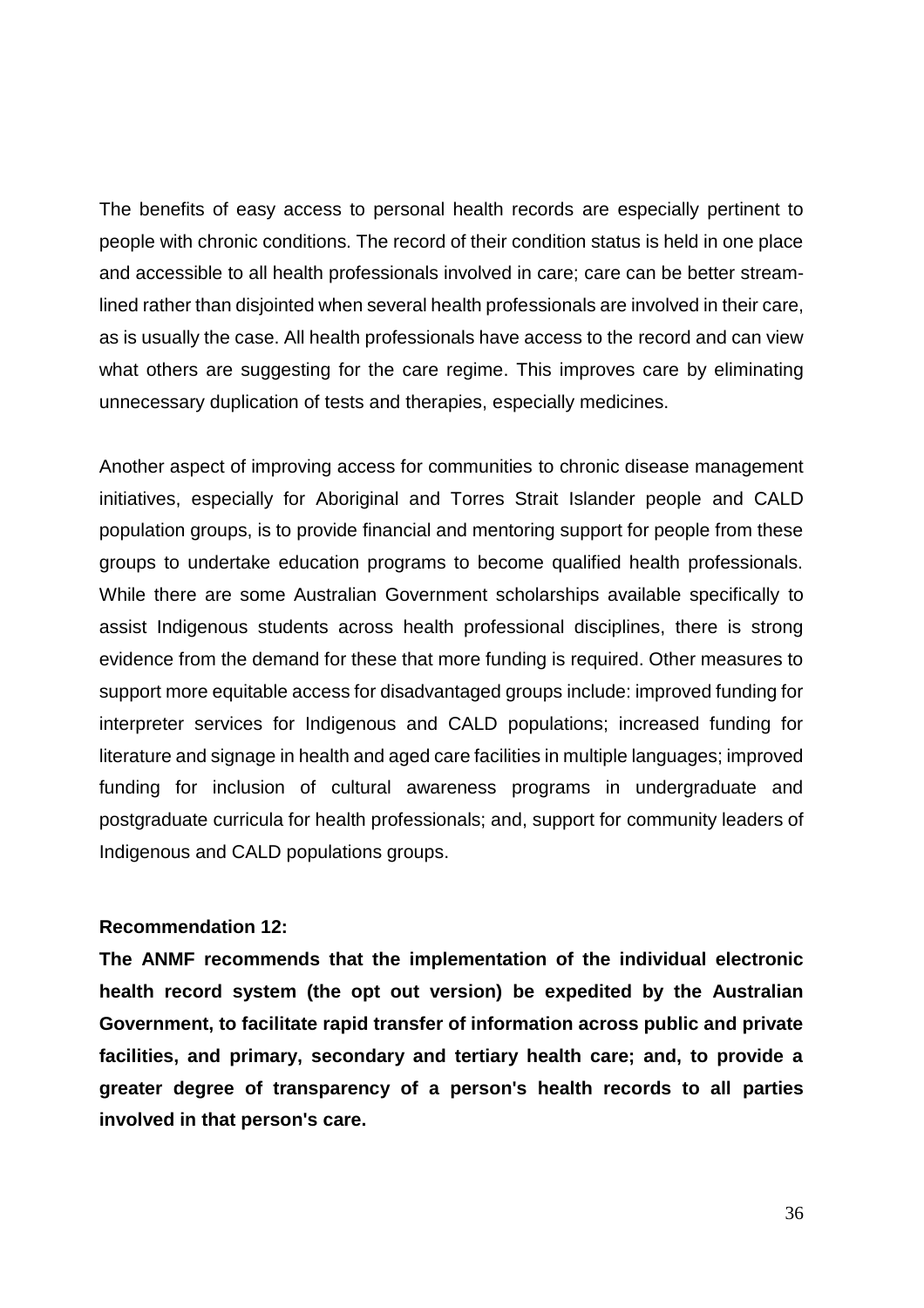### *Nurse practitioners in primary health care and chronic disease management*

As referred to previously, the ANMF contends there is potential for nurse practitioners and eligible midwives to be used more extensively across the spectrum of primary health care services, in all geographic locations. These clinical leaders practice in collaboration with other nurses and midwives, and other health professionals.

Within these multidisciplinary teams, nurse practitioners and eligible midwives can, and do, undertake important roles in providing improved access to primary health care services and chronic disease management, to individuals and communities living in rural and remote settings. This increases access for consumers to a broader range of health professionals, and to those who are particularly skilled in dealing with chronic disease management.

The ANMF is also firmly of the view that the clinical leadership of such primary health care services should be provided by persons on their merit, knowledge, skills and experience rather than professional designation. This will be more effective and sustainable than the existing system of independently operating primary health care providers with often inadequate collaboration. Funding arrangements need to change however, for this to be a viable model of practice for nurse practitioners and eligible midwives, as mentioned previously.

Examples of nurse practitioner or eligible midwife led primary health care clinics include: clinics to improve the health outcomes of Aboriginal and Torres Strait Islander peoples' mental health, and, chronic disease management – it is well documented that renal, respiratory, cardiac and endocrine chronic conditions are all more prevalent amongst Aboriginal and Torres Strait Islander peoples. In addition, the use of nurse practitioners in aged care settings in residential aged care or the community, is invaluable to maintaining the health of our elderly and preventing unnecessary hospitalisation, for issues arising from chronic conditions.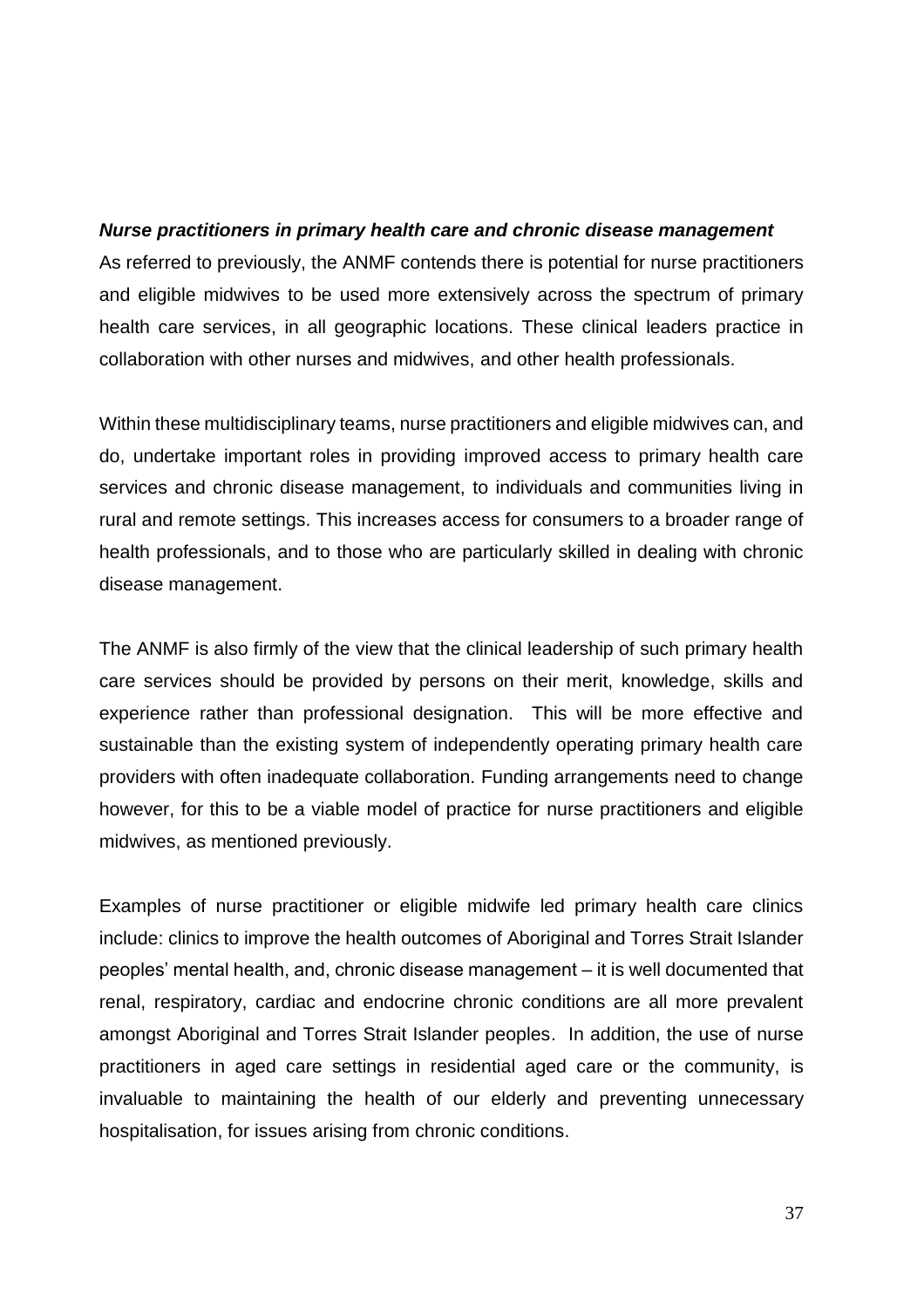Nurse Practitioners and eligible midwives are using electronic and other contemporary forms of telecommunications such as tele-health for providing advice, support and referral purposes. Tele-health is being used for people in rural and remote centres to improve access for people to specialists in their area of chronic disease. This approach to consultations gives convenience to people with chronic conditions, provides a less painful process if the person doesn't have to travel, is better for carers, and overcomes disadvantage due to geographical location of the person. The nurse practitioner and eligible midwife can participate in the tele-health consult and assist the person as they gain access to specialist advice, treatment, monitoring and the most up to date evidence-based therapies. In addition, the nurse practitioner and eligible midwife can themselves be the specialist on the remote end of a tele-health consult with a person at their general practice or aged care facility.

### *Team based care*

Mention has already been made of the importance of collaboration between health professionals in the delivery of primary health care and especially for the streamlining of management of complex chronic conditions. Improvements to the patient and familycentred focus of primary health care in Australia require a care co-ordination and a team based approach. For future primary health care systems to provide equitable access to cost effective care that delivers the best possible outcomes, much will depend on the successful establishment of collaborative relationships among all the health professions, and an increased emphasis on the delivery of care by multidisciplinary teams.

Care coordination needs to be undertaken by those who understand the health care system. Nurses are, more often than not, the best placed to coordinate the care required in complex chronic conditions.

### *Involvement of stakeholders*

Chronic disease management in primary health care must involve all stakeholders – health care professionals, managers, community members, voluntary service representatives, local councils. There must be commitment from local communities to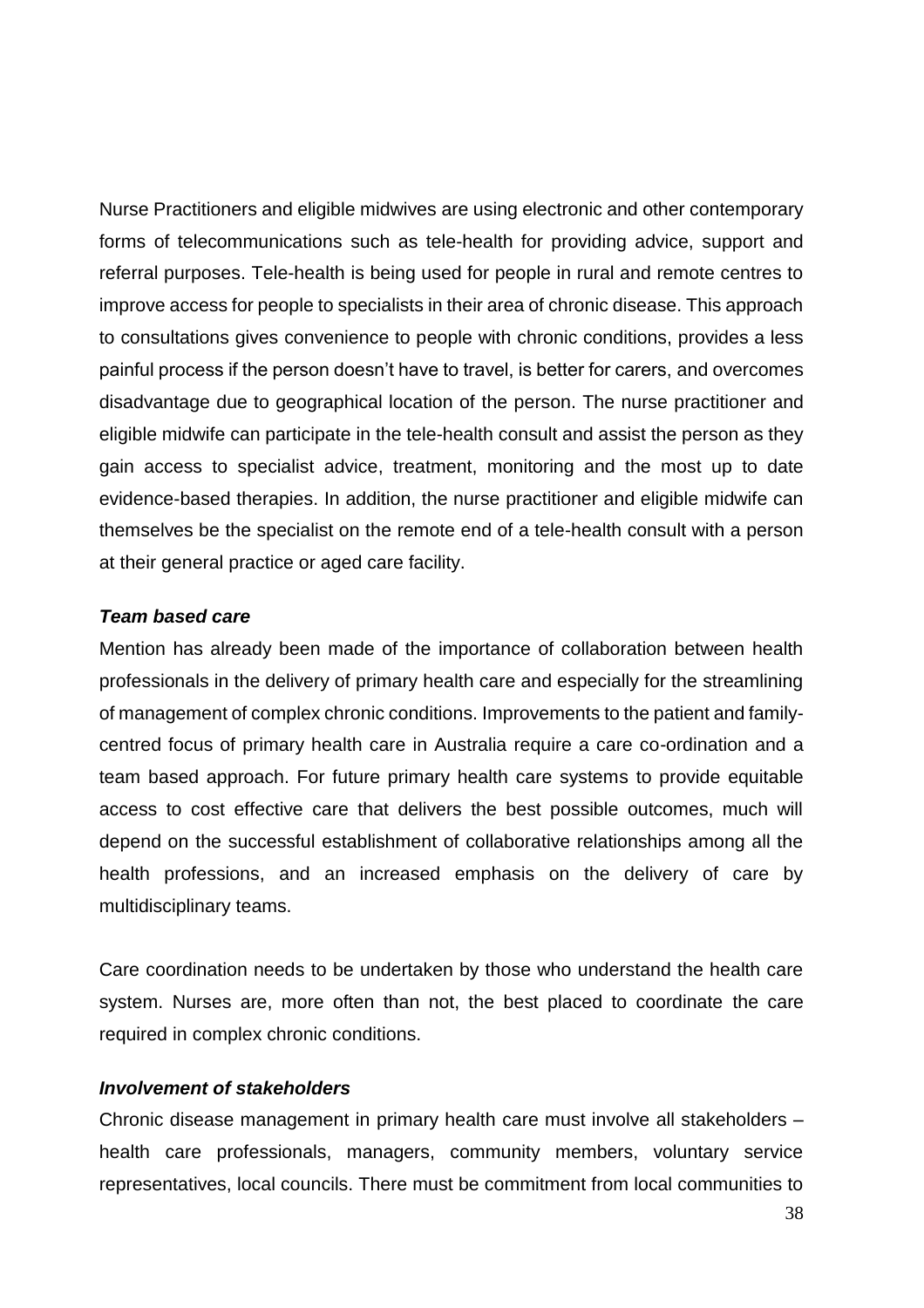sustain the efforts of primary health care programs and to achieve positive health outcomes, and this commitment can only be obtained through their full involvement. The greatest advantage in having a regional organisational structure with responsibilities such as the PHNs, is that the responsibility level is close to the centre of operation of primary health care services, thus increasing the transparency of accountability to the community.

The current systems for health funding in Australia create serious barriers to effective health promotion and chronic disease management, and limit effectiveness in terms of equity, access and value for money in primary health care. In most instances, the community does not have much input or control in relation to health strategies that directly affect them. The models of promotion, prevention, care and treatment are not always based on the best available evidence. This leads to discrepancies in their efficiency and cost effectiveness; the current modalities don't necessarily provide for positive outcomes for people and their communities; and sustainable, replicable service delivery remains a challenge.

The ANMF strongly supports funding models which provide for positive health outcomes for communities through sound health policy designed to meet population needs.

### **Recommendation 13:**

**The ANMF recommends that there be input from both community members and health professionals in the planning and implementation of their health care and health care services.**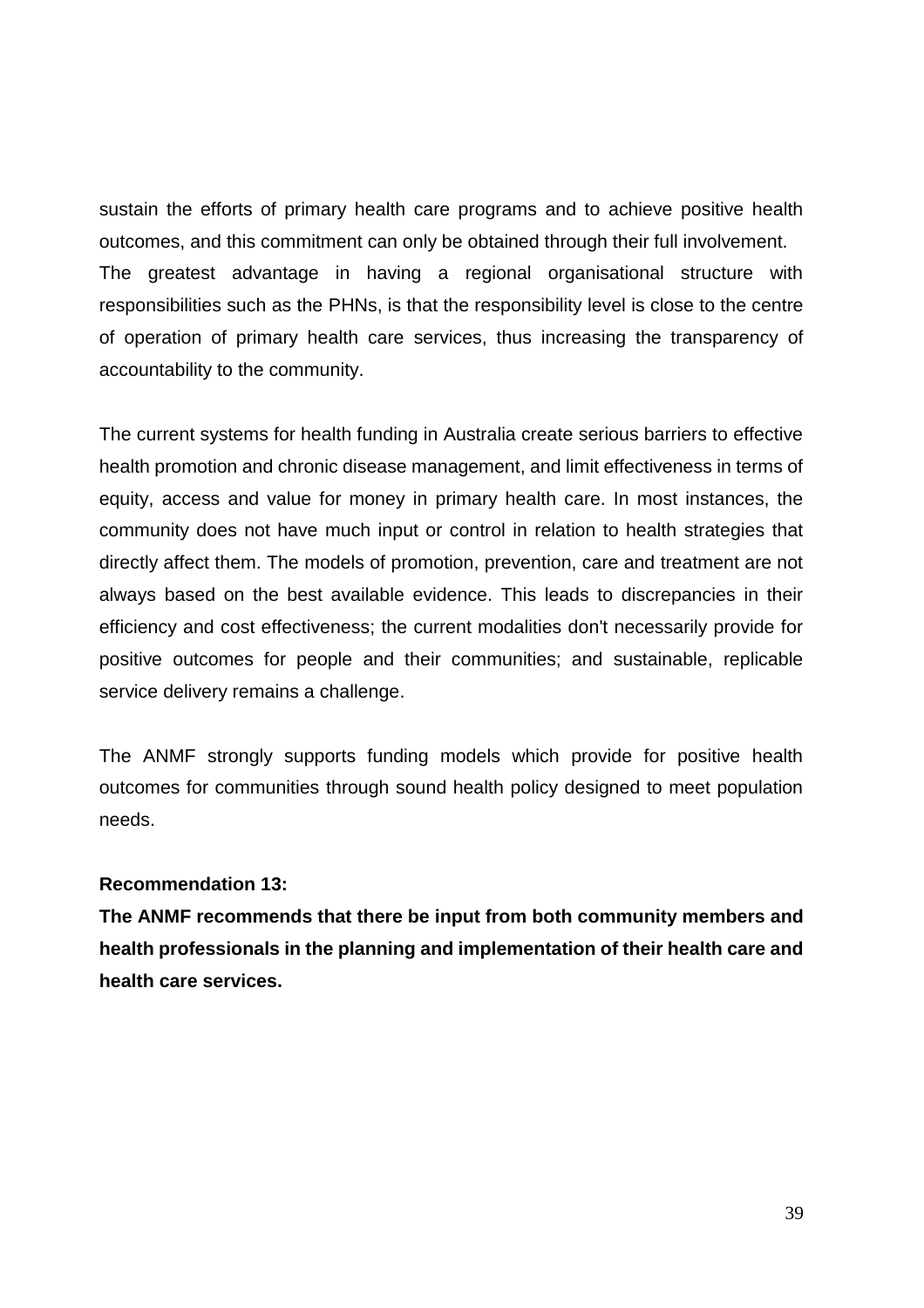# **Conclusion**

The nursing and midwifery workforce is currently an under-utilised resource in the primary health care arena, especially in chronic disease management. This is due either to restrictions on scope of practice or lack of recognition of role and function of nurses and midwives. The ANMF considers there needs to be a much greater utilisation of the nursing and midwifery workforce in order to ensure appropriate services for all geographical areas and population groups. Nurses tend to be the largest health care professional group across geographical areas – and in fact may often be the only health care professionals in remote areas.

The ANMF maintains the key to providing better access for the community to primary health care chronic disease management services is the development of funding models in which the funding follows the person/patient/client and not the provider/hospital (as in the current fee for service model).

Policy development and provision of health services for the prevention and management of chronic diseases must be shaped around the promotion of healthy living and health literacy, the prevention of disease, injury and disability; as well as meeting the health care, treatment, self-management and rehabilitation needs of people, their families and communities; and their desire for humane, safe and competent care throughout their lives.

In order to ensure the policies and processes are appropriate for communities it is important to remember that people have the right and duty to participate individually and collectively in the planning and implementation of their health care. The legitimacy and sustainability of major primary health care chronic disease management policy decision depends on how well it reflects the underlying values and views of the community. Community engagement and participation requires the opportunity for the community as well as nurses, midwives and other health providers and managers within the health sector to assess evidence and develop and implement plans to mitigate chronic diseases and improve management of chronic conditions.